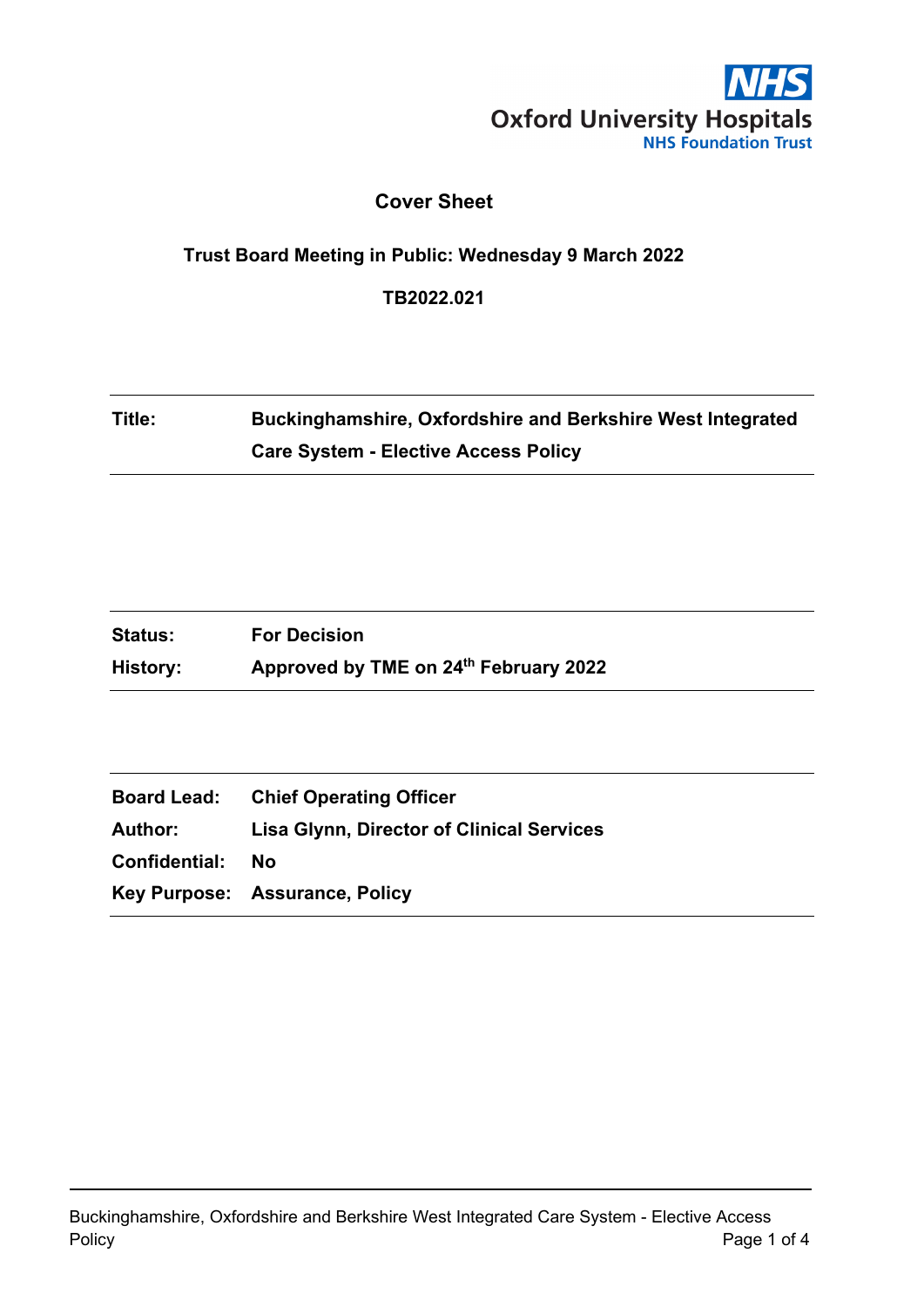#### **Executive Summary**

- 1. The purpose of the paper is to provide the broad headline information of the changes in the Buckinghamshire, Oxfordshire, and Berkshire West (BOB) Integrated Care System (ICS) Elective Access Policy and how these changes could impact OUHFT.
- 2. This is the first BOB ICS-wide Elective Access Policy which aims to align and standardise the approach to access to elective services for all patients across the integrated care system.
- 3. There is a requirement for all providers to develop local Standard Operating Procedures (SOPs) to underpin the high-level requirements contained in the system-wide Policy.

#### **Recommendations**

- 4. The Trust Board is asked to:
	- Approve the BOB ICS Elective Access Policy
	- Support the development and implementation of local Standard Operating Procedures (SOP) and guidance that align and support the principles contained within the BOB Elective Access policy and addresses any gaps when compared to the current OUH Elective Access policy.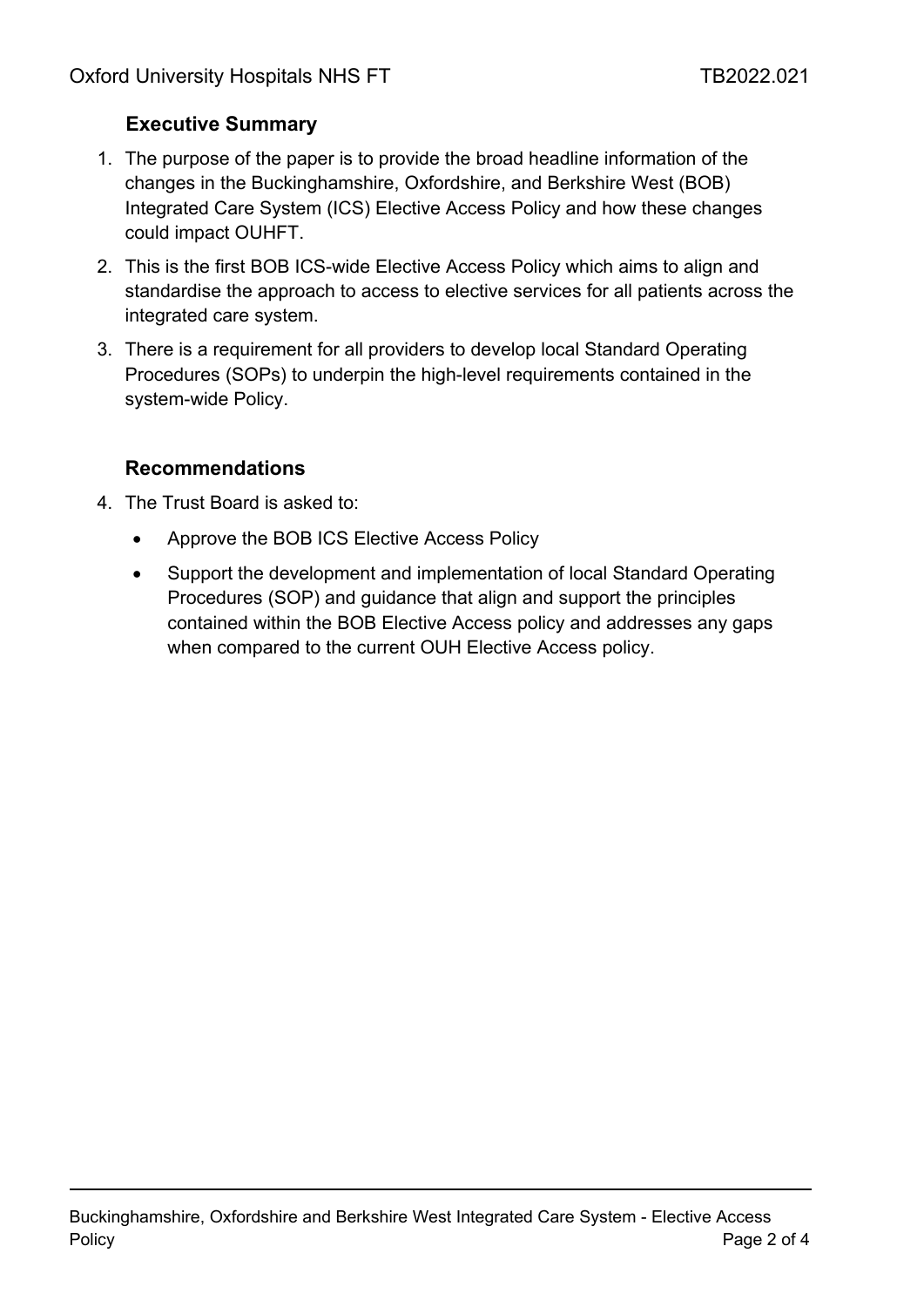### **Buckinghamshire, Oxfordshire and Berkshire West Integrated Care System - Elective Access Policy**

#### **1. Purpose**

1.1. To provide the broad headline information of the changes in the BOB Elective Access policy, how these changes could impact OUHFT and the actions to be undertaken to address any gap.

#### **2. Background**

2.1. The OUH Elective Access Policy was issued in November 2018, with a planned review date of September 2021. As part of the work programme of the BOB ICS Elective Care Board, provider Trusts agreed to develop a system-wide Access Policy that ensured standardisation and alignment of elective access for patients across the system.

#### **3. Headline changes and gaps with the policy**

- 3.1. **Cancer Access policy** the new policy is due to include references to the TVCA led cancer access policy by end of March 2022. Therefore, the proposed policy is not conclusive and will mean the Trust Cancer Access Policy shall be required to remain in place in the interim.
- 3.2. **Patient Initiated Follow Up (PIFU)** the new policy includes a section (22) on PIFU, which the Trust policy does not. This is a welcomed addition.
- 3.3. **RCS Prioritisation**  the new policy does not include any reference to the national RCS prioritisation guidance. Therefore, a local SOP that compliments the new policy will be required that aligns with the new requirements contained within the 2022/23 Priorities and Operational Planning Guidance.
- 3.4. **Clinical Harm Review Process** the new policy includes two statements of when a patient should be reviewed for harm. It does not explicitly outline the clinical harm review process. Therefore, a local SOP that compliments the new policy will be required.
- 3.5. **Partial Booking** the new policy includes a statement on partial booking however does not explicitly reference the process. With a small number of services such as Endoscopy providing a partial booking service, this will require a local SOP.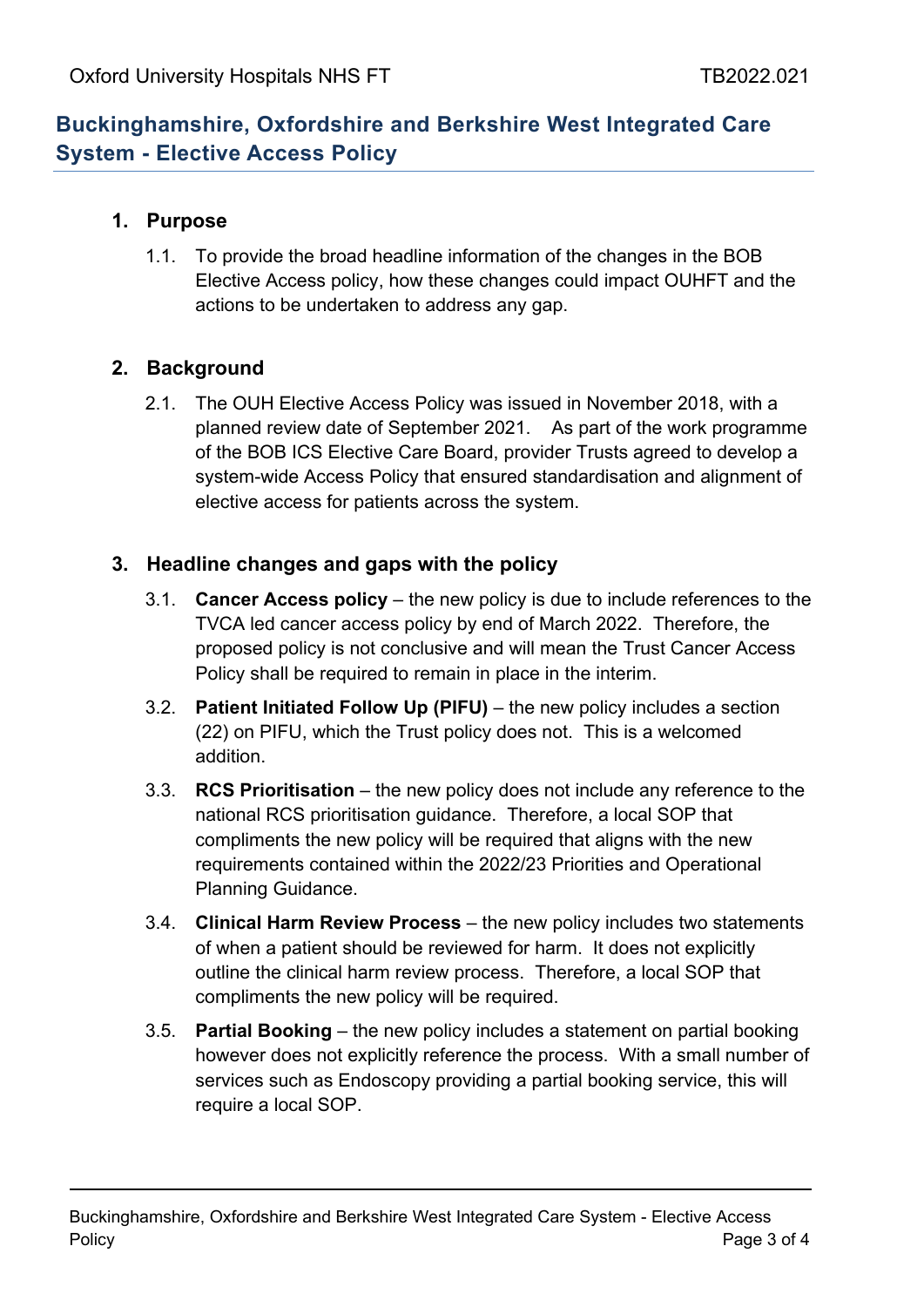- 3.6. **Covid management**  the new policy does not include any mention of managing covid. Therefore, the covid swabbing protocol and reference to covid related choice should be developed as part of a local SOP.
- 3.7. **Endoscopy booking** the new policy states a booking process which is similar to a process we have put in place since  $27<sup>th</sup>$  August. Therefore, this is a welcomed change.
- 3.8. **Roles and responsibilities** the new policy has slightly different designation titles; therefore, for clarity purposes, a local interpretation document would be advised.
- 3.9. **Key Performance Indicators (KPIs)** the new policy references local SOPs, therefore it would be advisable to outline the KPIs that impact elective access at a local level.
- 3.10. **National Waiting List Minimum Datasets** the new policy does not reference reportable returns relating to elective access. Therefore, a local SOP is advised.
- 3.11. **Independent Sector Providers (ISP)** there is little reference to ISP's and it would be advisable to ensure all contracts with ISP must adhere to the BOB Access Policy.

#### **4. Conclusion**

- 4.1. The BOB ICS Elective Access Policy has been designed to replace existing local Access Policies in each of the acute providers within BOB. It is recognised that the implementation of this Policy may give rise to gaps in policy and this paper highlights those key areas and the recommendations to close the gaps.
- 4.2. Local Standard Operating Procedures will be developed that are complimentary to the BOB ICS Elective Access Policy.

#### **Recommendations**

- 4.3. The Trust Board is asked to:
	- Approve the BOB ICS Elective Access Policy for implementation at the OUH
	- Support the development and implementation of local Standard Operating Procedures (SOP) and guidance that align and support the principles contained within the BOB Elective Access policy and addresses any gaps when compared to the current OUH Elective Access policy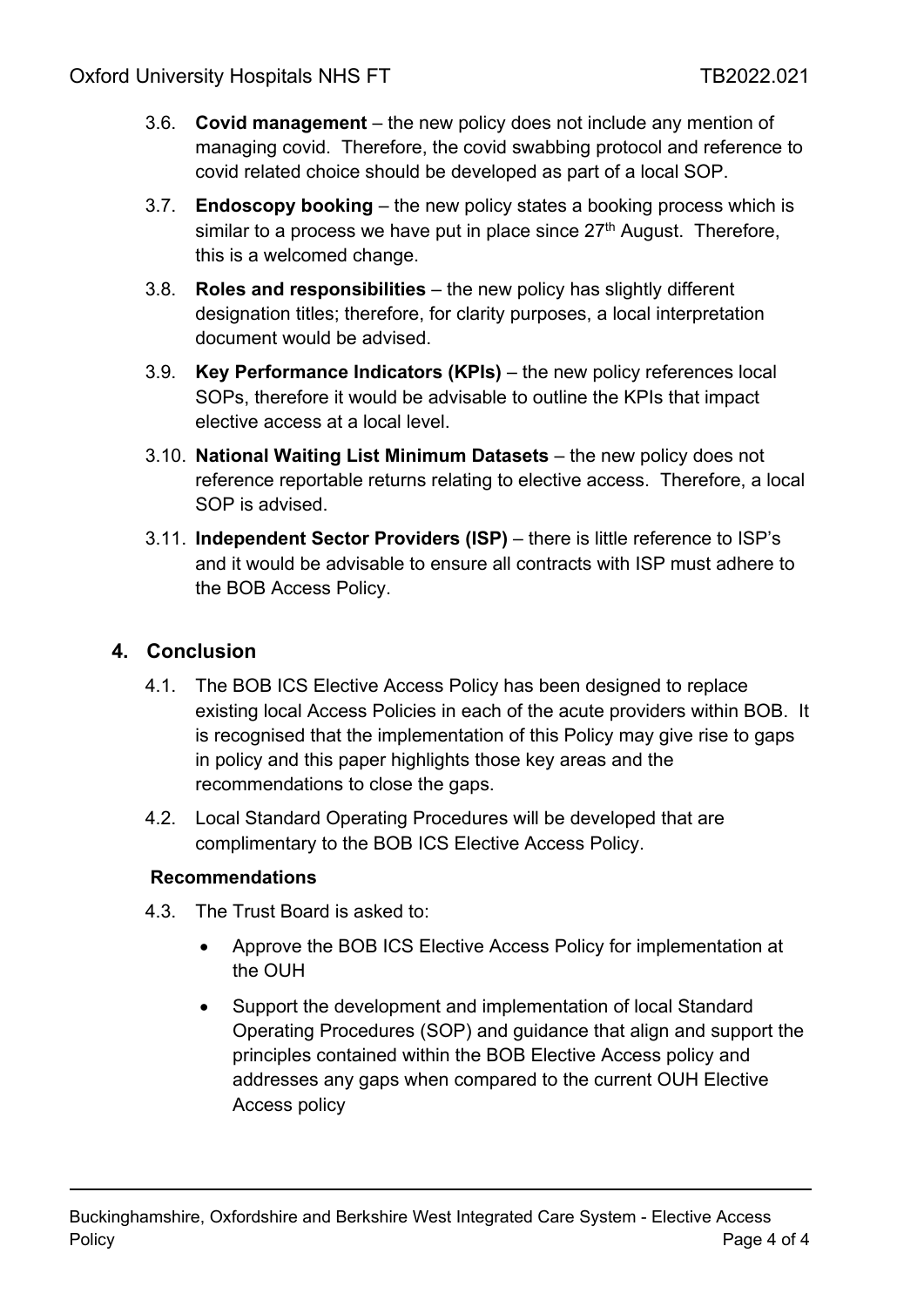

## **Buckinghamshire, Oxfordshire and Berkshire West (BOB)**

## **Integrated Care System (ICS)**

## **Elective Care Access Policy**

Once printed off this is an uncontrolled document.

#### **Summary of Changes:**

| <b>Policy Title</b>                                       | <b>BOB ICS Elective Care Access Policy</b>                                                                                                                                                                                                                                                                                                                                                                                                                         |
|-----------------------------------------------------------|--------------------------------------------------------------------------------------------------------------------------------------------------------------------------------------------------------------------------------------------------------------------------------------------------------------------------------------------------------------------------------------------------------------------------------------------------------------------|
| Version                                                   | 2.4                                                                                                                                                                                                                                                                                                                                                                                                                                                                |
| <b>Issue</b>                                              | 1                                                                                                                                                                                                                                                                                                                                                                                                                                                                  |
| <b>Approved by:</b>                                       | To be approved                                                                                                                                                                                                                                                                                                                                                                                                                                                     |
| Date approved:                                            |                                                                                                                                                                                                                                                                                                                                                                                                                                                                    |
| <b>Ratified by:</b>                                       |                                                                                                                                                                                                                                                                                                                                                                                                                                                                    |
| Date ratified:                                            |                                                                                                                                                                                                                                                                                                                                                                                                                                                                    |
| Lead Author(s):                                           | Wendy Pocknell, Director of Performance and<br>Planning, Buckinghamshire Healthcare NHS Trust<br>Lisa Glynn, Director of Clinical Services, Oxford<br>University Hospitals NHS Foundation Trust<br>Sarah Webster, Director of Operations - Planned Care<br>Group, Royal Berkshire NHS Foundation Trust<br>Victoria Saungweme, Head of Service Improvement,<br>Cancer Alliance (Thames Valley)<br>Titus Burwell, Elective Care Programme Director BOB<br><b>ICS</b> |
| <b>Lead Director:</b>                                     | Raghuv Bhasin, Director of System Partnerships,<br>Royal Berkshire NHS Foundation Trust                                                                                                                                                                                                                                                                                                                                                                            |
| <b>Name of Responsible</b><br><b>Individual/Committee</b> | <b>System Elective Care Board</b>                                                                                                                                                                                                                                                                                                                                                                                                                                  |
| <b>Document reference:</b>                                |                                                                                                                                                                                                                                                                                                                                                                                                                                                                    |
| Date Issued:                                              |                                                                                                                                                                                                                                                                                                                                                                                                                                                                    |
| <b>Review Date:</b>                                       |                                                                                                                                                                                                                                                                                                                                                                                                                                                                    |
| <b>Target Audience:</b>                                   |                                                                                                                                                                                                                                                                                                                                                                                                                                                                    |
| Location:                                                 | Buckinghamshire, Oxfordshire & Berkshire West<br><b>Integrated Care System</b>                                                                                                                                                                                                                                                                                                                                                                                     |
| <b>Equality Impact</b><br><b>Assessment:</b>              |                                                                                                                                                                                                                                                                                                                                                                                                                                                                    |
| <b>Linked documents</b>                                   | Insert links to place based Cancer Access Policies                                                                                                                                                                                                                                                                                                                                                                                                                 |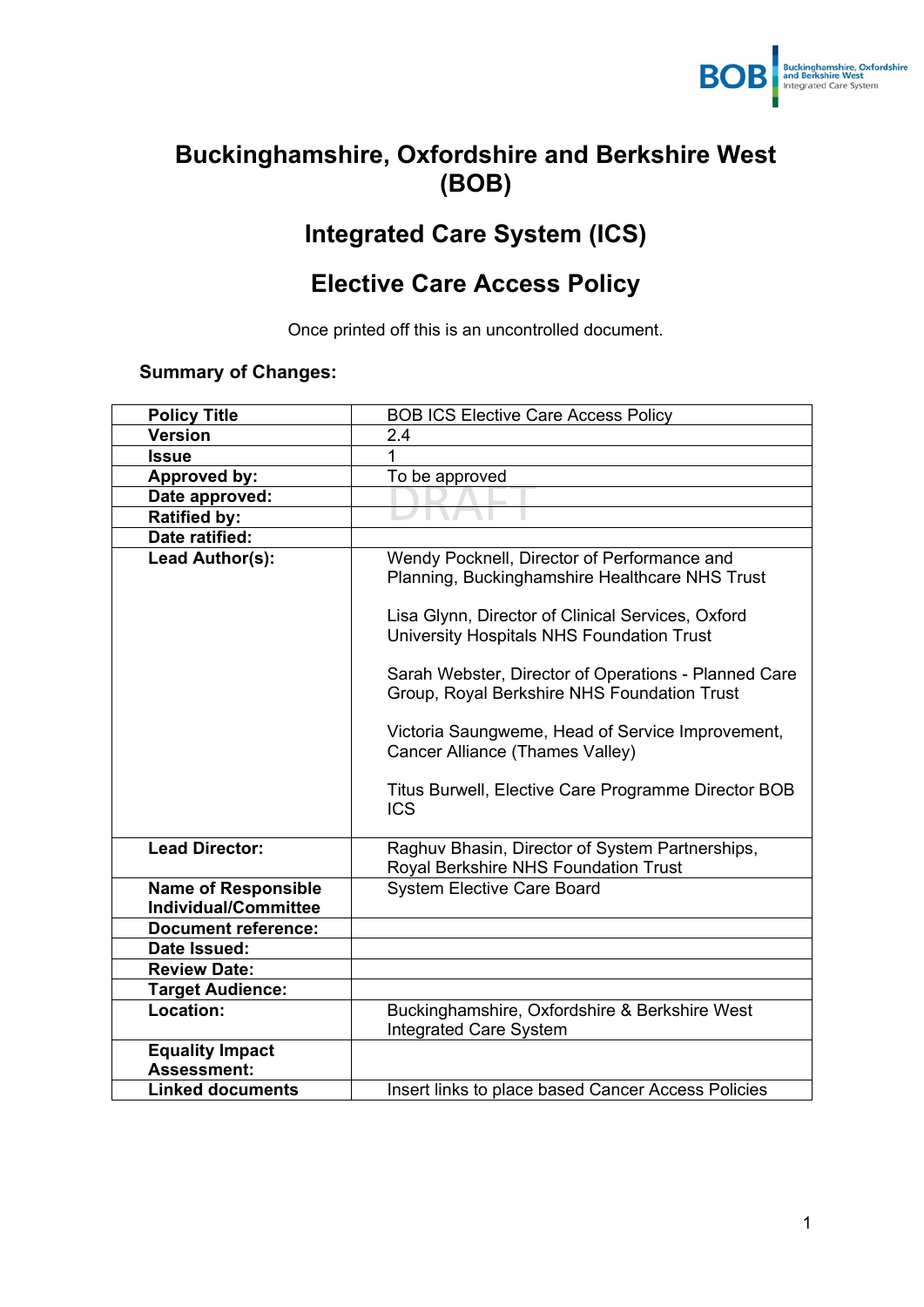# **BOB** Buckinghamshire, Oxfordshire<br>Integrated Care System

## Contents

| 1.             |                                                                        |  |
|----------------|------------------------------------------------------------------------|--|
| 2.             |                                                                        |  |
| 3.             |                                                                        |  |
| 4.             |                                                                        |  |
| 5.             |                                                                        |  |
| 6.             |                                                                        |  |
| 7 <sub>1</sub> |                                                                        |  |
| 8.             |                                                                        |  |
| 9.             |                                                                        |  |
| 10.            |                                                                        |  |
| 11.            |                                                                        |  |
| 12.            |                                                                        |  |
| 13.            | Booking Outpatient Appointments. Martin Martin Martin Martin Martin 20 |  |
| 14.            |                                                                        |  |
| 15.            |                                                                        |  |
| 16.            |                                                                        |  |
| 17.            |                                                                        |  |
| 18.            |                                                                        |  |
| 19.            |                                                                        |  |
| 20.            |                                                                        |  |
| 21.            |                                                                        |  |
| 22.            |                                                                        |  |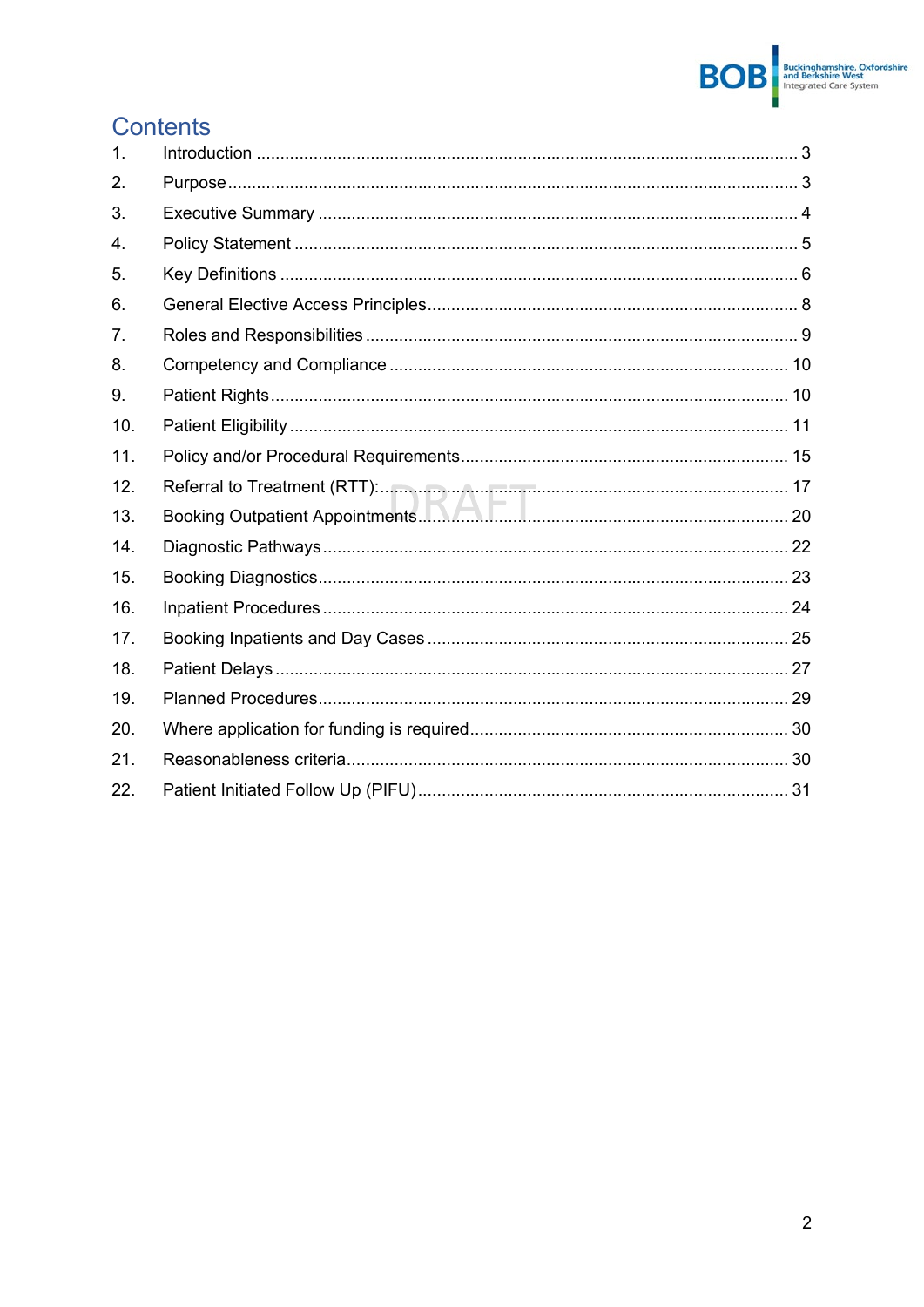

## <span id="page-6-0"></span>1. Introduction

The purpose of this policy is to ensure all patients requiring access to outpatient appointments, diagnostics and elective inpatient or day-case treatment are managed equitably and consistently by organisations within the Buckinghamshire, Oxfordshire and Berkshire West ('BOB') Integrated Care System, in line with national waiting time standards and the NHS Constitution [https://www.gov.uk/government/publications/the-nhs-constitution](https://www.gov.uk/government/publications/the-nhs-constitution-for-england/the-nhs-constitution-for-england)[for-england/the-nhs-constitution-for-england](https://www.gov.uk/government/publications/the-nhs-constitution-for-england/the-nhs-constitution-for-england) 

The policy:

- sets out the rules and principles under which the Trusts manage elective access to outpatient appointments, diagnostics and elective inpatient or day case treatment;
- gives staff clear direction on the application of the NHS Constitution in relation to elective waiting times; and
- demonstrates how elective access rules should be applied consistently, fairly and equitably.

The ICS is committed to promoting and providing services which meet the needs of individuals and does not discriminate against any employee, patient or visitor.

This BOB ICS elective access policy was developed following consultation with staff, clinical commissioning groups (CCGs), general practitioners, clinical leads and CCG lay members. It will be reviewed and ratified at least annually or earlier if there are changes to national elective access rules or locally agreed principles.

The access policy should be read in full by all applicable staff once they have successfully completed the relevant local elective care training. It should not be used in isolation as a training tool.

Each Trust is responsible for maintaining local, comprehensive SOPs to underpin this policy. All clinical and non-clinical staff must ensure they comply with both the principles within this policy and specific instructions within individual Trusts.

## <span id="page-6-1"></span>2. Purpose

The purpose of this policy is to ensure all patients requiring access to secondary care outpatient appointments, diagnostics and elective inpatient or day-case treatment are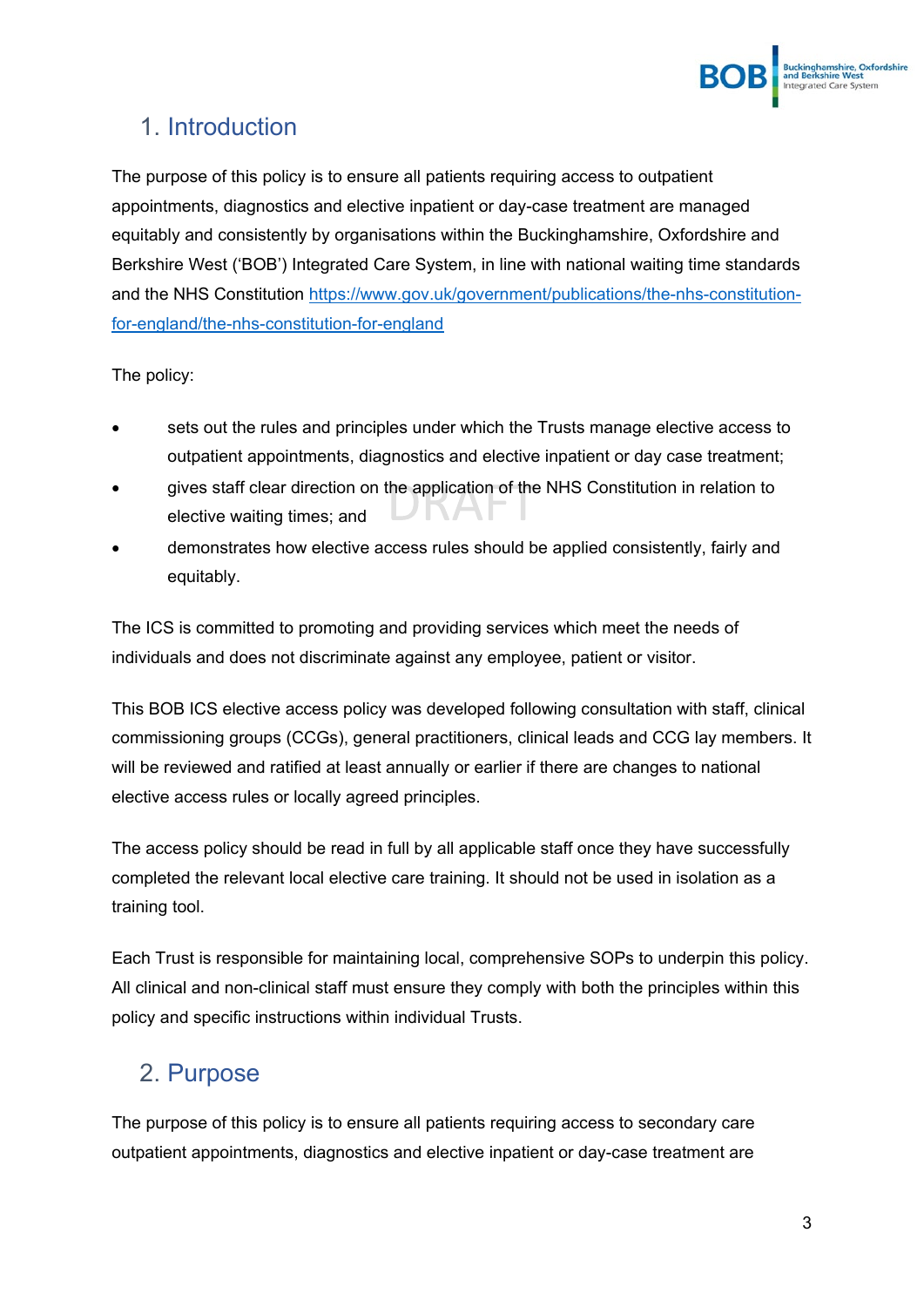

managed equitably and consistently, in line with national waiting time standards and the NHS Constitution.

The policy:

- is designed to ensure the management of elective patient access to services is transparent, fair, equitable and managed according to clinical priority:
- sets out the principles and rules for managing patients through their elective care pathways in a secondary care setting.
- Enables secondary care providers to support the ambition of the ICS to maximise capacity and reduce waits for all patients in the BOB ICS; and
- applies to all clinical and administrative staff and services relating to elective patient access at the trust.

Details of services provided are available on each of the Trusts websites:

<http://www.royalberkshire.nhs.uk/>

<https://www.buckshealthcare.nhs.uk/>

<https://www.ouh.nhs.uk/>

## <span id="page-7-0"></span>3. Executive Summary

In England, under the NHS Constitution, patients have the right to access certain services commissioned by NHS bodies within maximum waiting times, or for the NHS to take all reasonable steps to offer a range of suitable alternative providers if this is not possible.

This policy outlines the required systems and processes which must be followed explicitly for:

- Patients referred into The Trust
- The pathway management of all patients referred to The Trust
- Adhering to national standards and data definitions.

This policy is monitored by the weekly PTL Meeting, Care Group/Division and Trust wide reporting structures.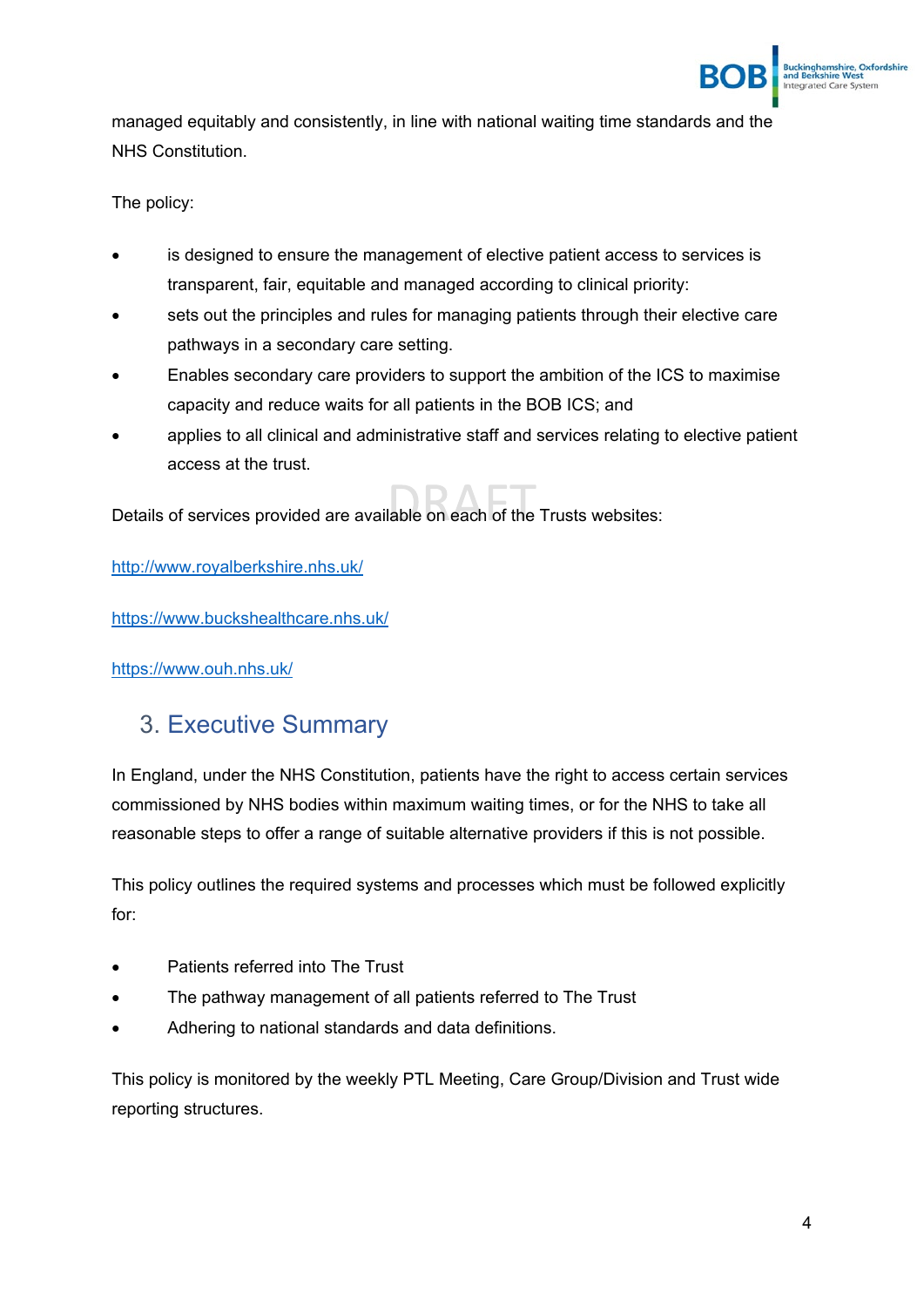

The Trust expects all staff to undertake training to correctly provide a service in line with this policy when commencing employment and where a need is identified and undertake refresher training.

## <span id="page-8-0"></span>4. Policy Statement

The principles of the Policy are as follows:

- We will offer patients timely, equitable and transparent access to elective care.
- Patients should be provided with a choice of suitable healthcare providers within BOB at the point of referral, ensuring visibility of waiting times by provider to inform the patients' decision making on where to access treatment.
- Once a patient is referred to their healthcare provider of choice, the provider will offer patients appointments and admission dates in order of clinical priority and current length of wait in line with national standards including consideration being given to the social determinants of health (Health Inequalites) as described in the NHS England and NHS Improvement approach to support the reduction of health inequalities at both national and system level:

<https://www.england.nhs.uk/about/equality/equality-hub/core20plus5/>

- Once a patient is referred to their healthcare provider of choice, the provider may offer appointments at any of their own hospital locations if services are provided from more than one site:
- We will communicate effectively with patients and GPs at all stages in a patients' pathway.
- Routine patients will be treated chronologically in order unless more specific national targets are in place.
- The healthcare provider of choice may contact the patient to offer treatment at an alternative provider where this would reduce the amount of time that the patient is waiting for treatment.
- We will offer patients reasonable notice of appointment and admission dates which is defined as 3 weeks unless short notice capacity is available and agreed with the patient.
- We will accurately record all patient details and pathways on Trust systems in a timely manner to support effective management of pathways.
- We will ensure that all staff involved in the provision or administration of elective care are aware of their responsibilities within this policy and are appropriately trained.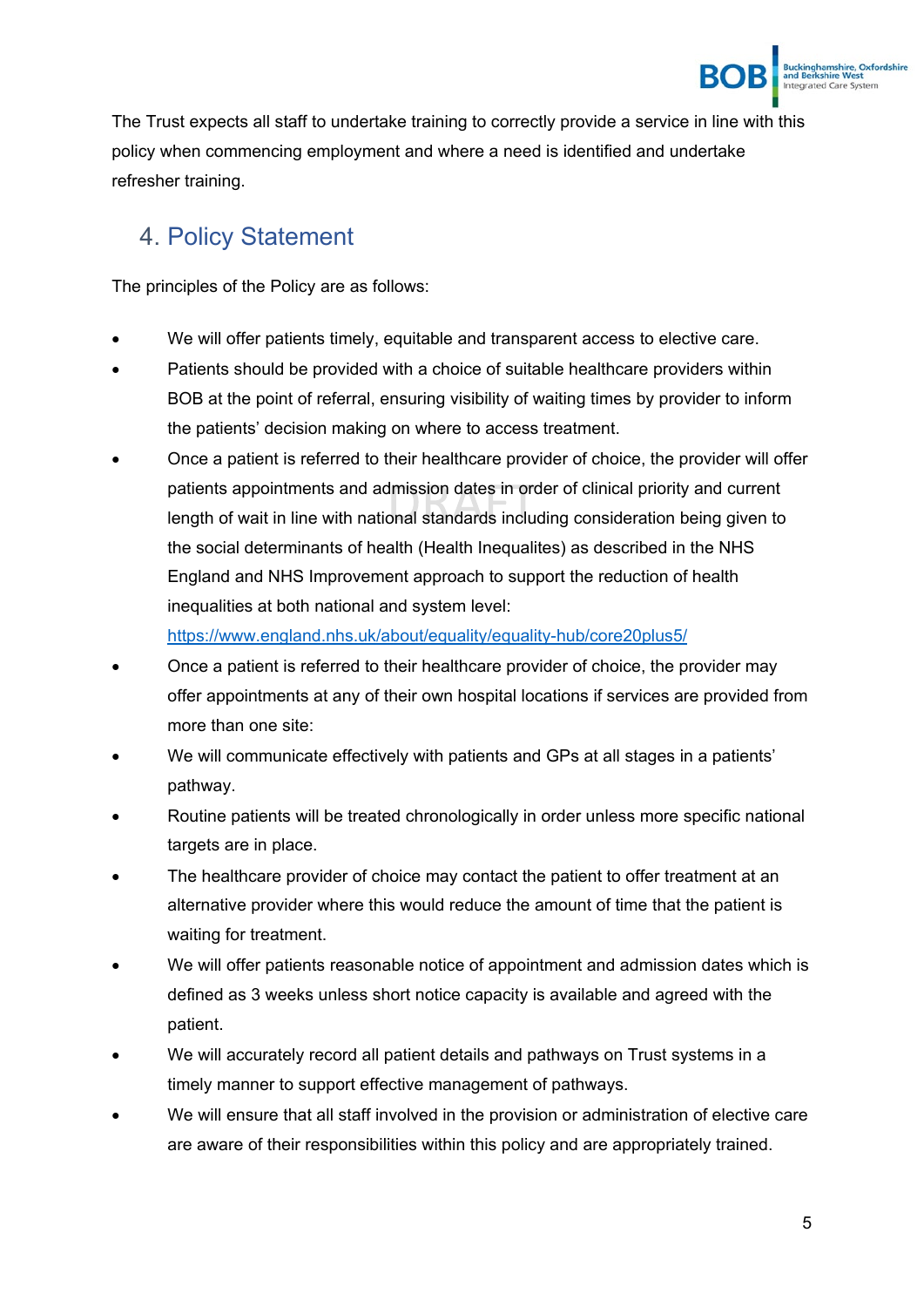

- We will ensure that children and vulnerable adults are not disadvantaged by application of the policy.
- Patients with a health condition that affects communication, such as dementia, learning disability, or deafness will be clearly identified wherever possible, and their pathways managed appropriately in conjunction with specialist services.
- Patient safety is our priority. This policy is not intended to override clinical judgement and all staff are always expected to make decisions in the best interest of patients within the context of the policy and the best use of Trust resources.
- Where a patient is to be discharged to the GP this must be as a result of a clinician review who will instruct as to whether a subsequent date should be offered or discharge to the GP.

## <span id="page-9-0"></span>5. Key Definitions

- **Referral to Treatment (RTT)**: is a national standard that requires the Trust to ensure that all patients receive treatment within 18 weeks of receiving an elective referral to a consultant-led service.
- **Did Not Attend/No show (DNA)**: Patients who have been informed of their date of appointment, admission, or pre-assessment and who without notifying the hospital did not attend.
- **GP – General Practitioner**: in this document is used to indicate any referrer in primary care – e.g. dentists, optometrists.
- **Ready, willing, and able**: Refers to an expectation that the patient will be available to attend agreed appointments and admissions to support us in delivering a timely service.
- **e-Referral Service (eRS**): A national electronic referral service that gives patients a choice of place, date, and time for their first out-patient appointments.
- **Specialty booking horizon or polling ranges** are the periods of time that the Trust allows services to book into the future before a patient should be managed on a waiting list and contacted to agree dates closer to the time. This process is known as partial booking.
- **Partial Booking:** the process whereby a patient is held on a waiting list and then subsequently contacted to secure an attendance date in line with clinical request.
- **Patient Administration System (PAS): is a computerised record keeping system.**
- **Planned/Surveillance Waiting List**: A list of patients who are undergoing review or surveillance procedures at regular intervals or require a procedure when certain clinical criteria are met.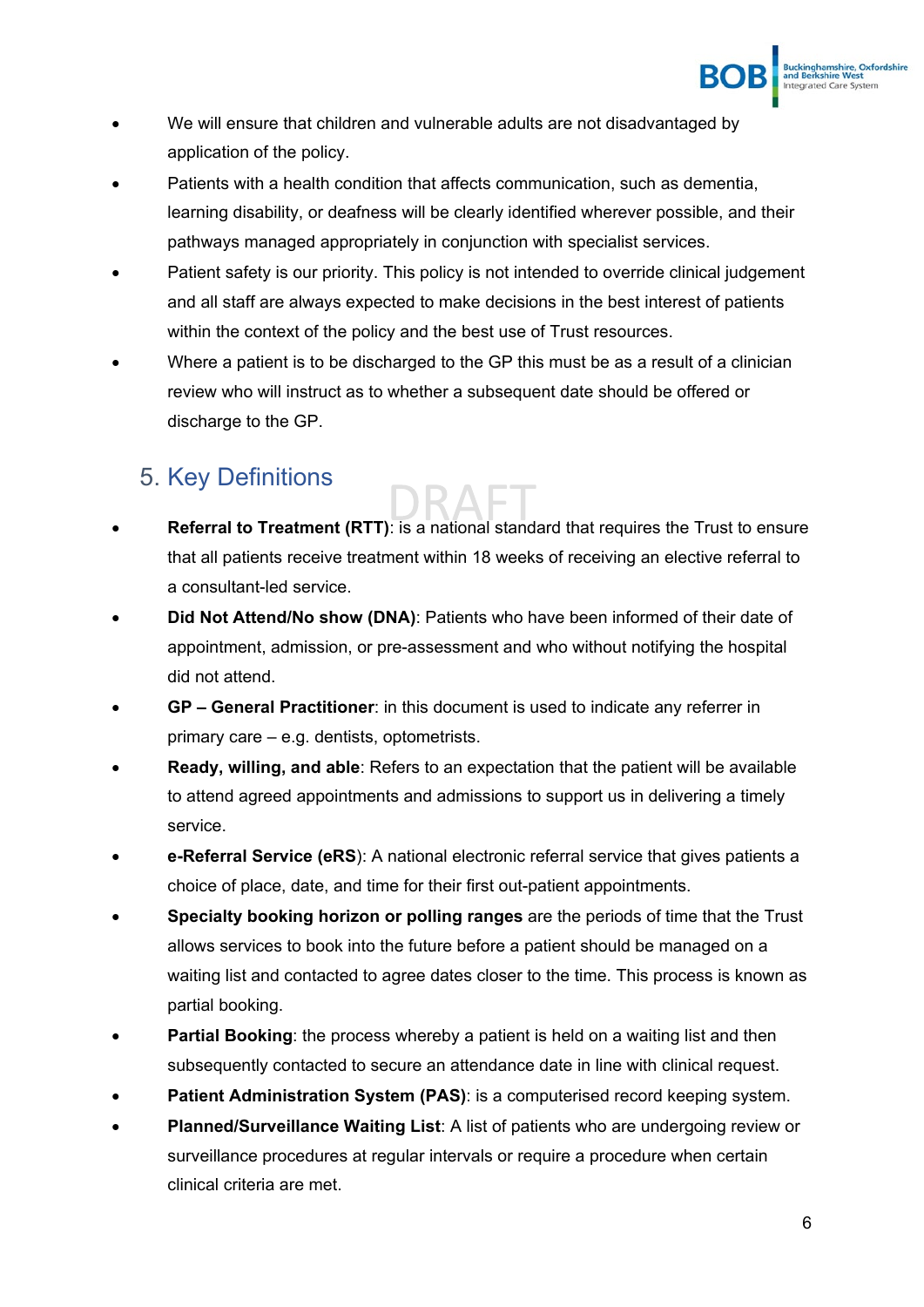## **Buckinghamshire, Oxfordshire<br>and Berkshire West<br>Integrated Care System**

- **Active Monitoring**: (also referred to as watchful waiting or conservative management) is applied when the most clinically appropriate option is for the patient to be monitored for a period of time to assess symptoms for progression or resolution. This decision must be clearly communicated with the patient.
- **Patient Pathway**: The patients' journey from the point of contact with the Trust to when the patient is discharged from our care.
- **Admitted Pathway**: A pathway that ends in a clock stop on admission for treatment, either as an inpatient or day-case.
- **Non-Admitted Pathway**: A pathway that ends in a clock stop where the patient does not require admission to hospital for treatment and usually occurs in an outpatient setting. This can include a decision not to treat.
- **Clinic Assessment Service (CAS) and Referral Assessment Service (RAS)**: Virtual clinic to enable clinicians to see referrals and triage to an appointment or diagnostic procedure effectively.
- **Chronological Order**: A general principal that applies to patients categorised as requiring routine treatment. Routine patients will be treated chronologically in order of their referral to treatment target date at all stages of their pathway unless more specific national targets are in place.
- **Consultant to Consultant Referral**: A referral from one hospital Consultant directly to another in the same hospital without involvement of the patient's GP.
- **Patient Targeting List (PTL)**: is a list of patients that are waiting for the next step of their pathway (e.g. an outpatient appointment or admission). A PTL contains the details of patient pathways that help our teams make sure everything happens as quickly and efficiently as is clinically appropriate.
- **Primary Care:** The first point of contact for patients requiring care usually based in settings within the local community and includes GP's, Dentists and Opticians.
- **Secondary Care:** is care provided by specialised doctors usually based in hospital settings, usually accessed either in an emergency or via a referral from Primary Care.
- **Tertiary Care:** is care provided by specialised medical staff, usually accessed via referral from Secondary Care.
- **Appointment Slot Issues (ASI)**: Where there are no slots available within a specific time period (Polling Range) patients can be added to the ASI list which instructs the Trust that more capacity is required and that a patient is on a waiting list to have their appointment booked.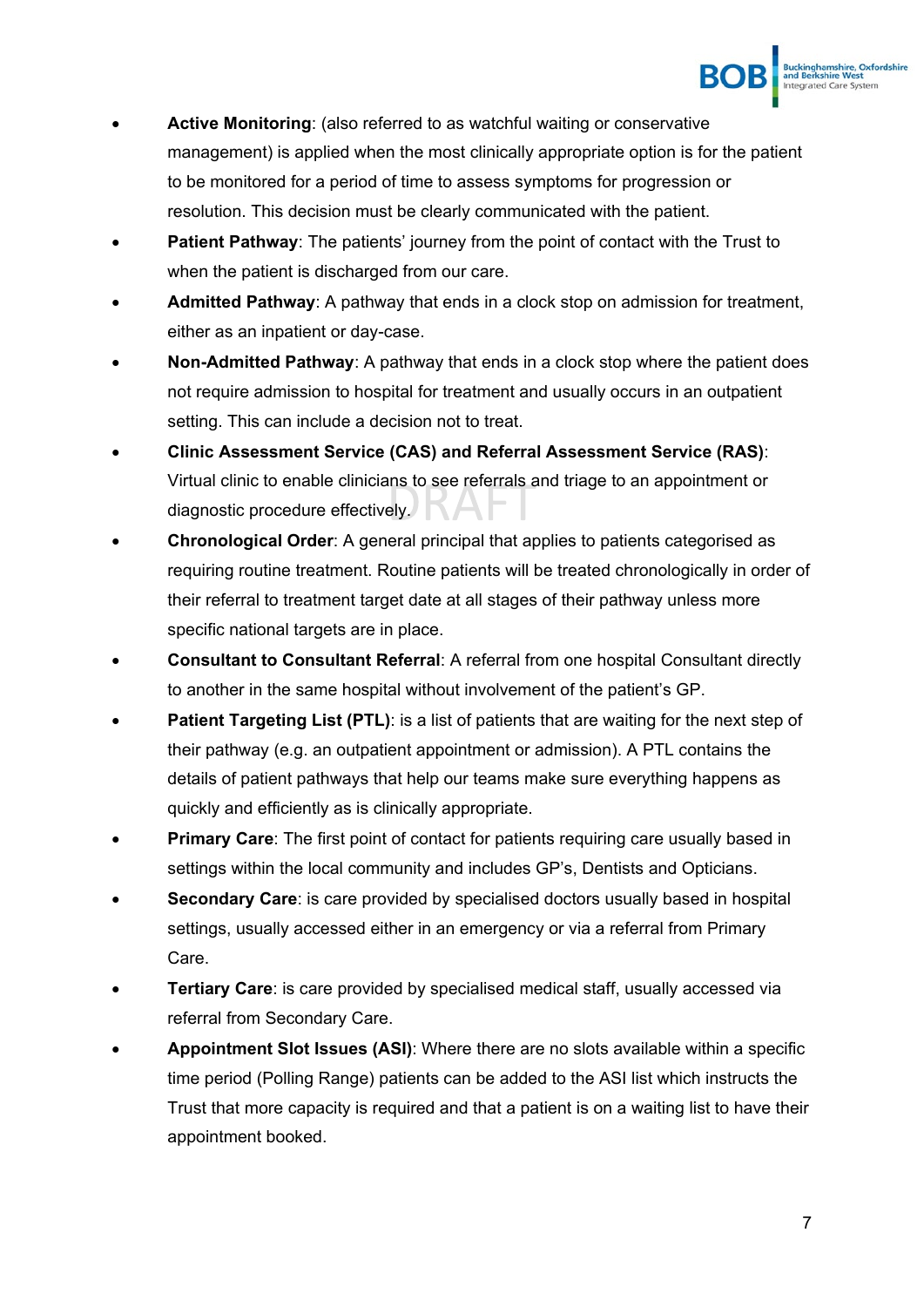

- **Advice and Guidance**: Where a GP requests information from a consultant to help with managing/treating a patient without referring the patient to be seen in secondary care.
- **Individual Funding Requests (IFRs)**: also known as Procedures of Limited Clinical Value (PLCVs) relates to conditions that are not routinely funded by the NHS and require application to the appropriate Clinical Commissioning Group (CCG) to agree funding before the procedure can take place.
- **Integrated Care System (ICS)**. Partnerships bringing together healthcare providers and commissioners of NHS services across a geographical area.
- **Inter-Provider Transfer (IPT / TRF)**: Where a patient is referred from another hospital an IPT/TRF should be provided to the Trust to notify us of the patients' pathway information, whether they are awaiting first treatment and how long they have waited. If the patient is transferred on an incomplete pathway the clock will start from the original clock start date detailed within the IPT/TRF.

## <span id="page-11-0"></span>6. General Elective Access Principles

The NHS has set maximum waiting time standards for elective access to healthcare. In England, waiting-time standards for elective care (including cancer) come under two headings:

- The individual patient rights as in the NHS Constitution [https://www.gov.uk/government/publications/the-nhs-constitution-for-england/the](https://www.gov.uk/government/publications/the-nhs-constitution-for-england/the-nhs-constitution-for-england)[nhs-constitution-for-england](https://www.gov.uk/government/publications/the-nhs-constitution-for-england/the-nhs-constitution-for-england)
- the standards by which individual providers and commissioners are held accountable by NHS Improvement and NHS England [https://www.england.nhs.uk](https://www.england.nhs.uk/)

#### **6.1 NHS Constitution Standards**

• The Trusts will commit to treat 92% of patients within 18 weeks of referral/ commencement of new pathway treatment.

#### **6.2 Accountable Standards**

• The Trusts will work to provide sufficient choice, aiming for a maximum wait of 14 days for urgent requests for elective diagnostic tests. All urgent request patients will be initially contacted by telephone.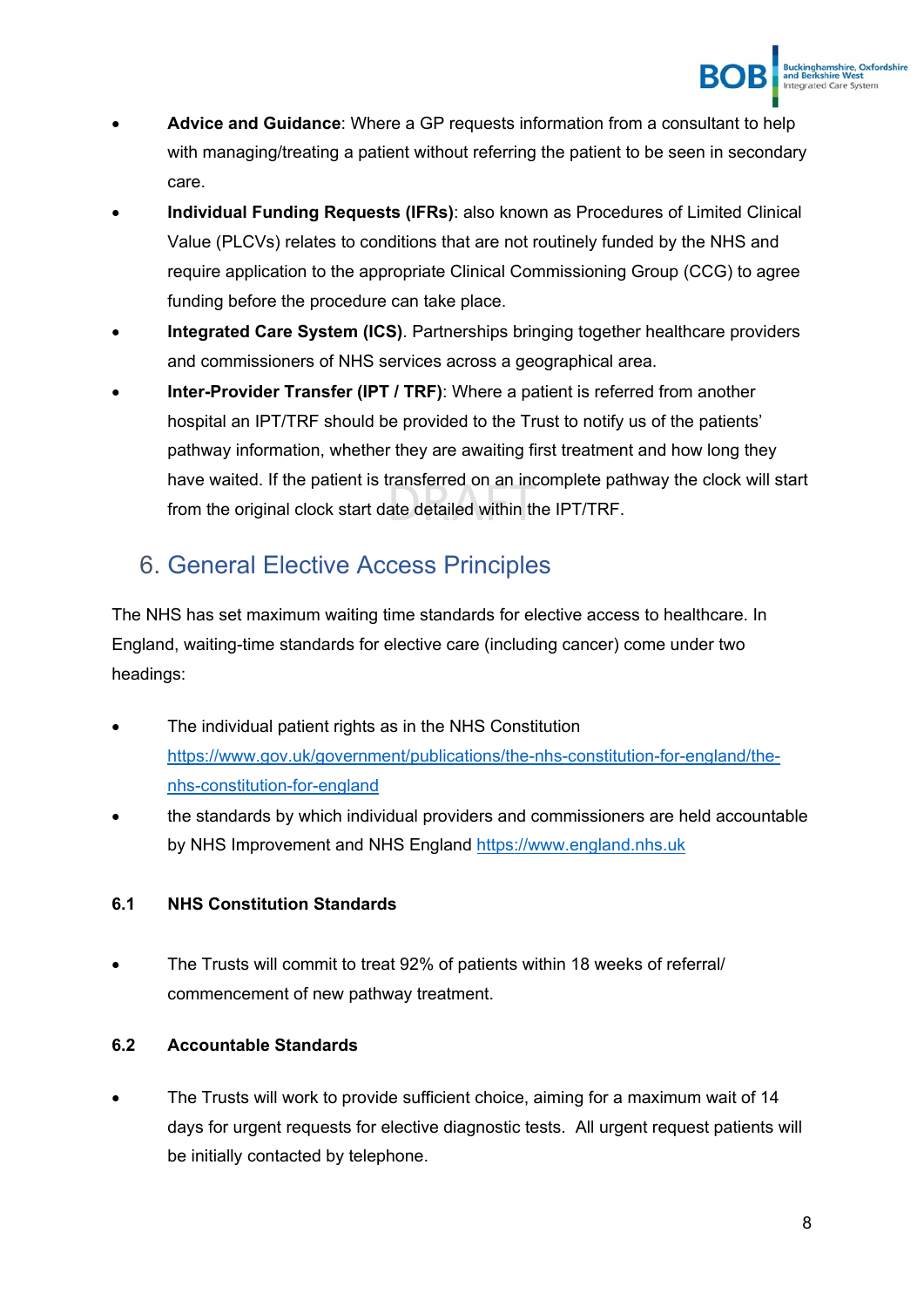- The Trust will work to the national pledge of six weeks maximum wait for routine elective diagnostic tests.
- Last minute (on or after the day of admission) hospital cancellations for non-clinical reasons must be re-booked in line with the 28-day readmission guarantee and the offer must be reasonable, as defined above.
- If the 28-day guarantee cannot be met by the Trust and is clinically appropriate the patient will be offered dates with another provider (either NHS or Independent Sector).
- The Trusts aim, where appropriate, to send all patient communications within a maximum of 10 working days following a non-admitted interaction with the hospital.
- Patients will receive a copy of their discharge summary following an inpatient or daycase admission.

## <span id="page-12-0"></span>7. Roles and Responsibilities<sup><sup>4</sup></sup>

Although responsibility for achieving standards lies with the Divisional Directors and Trust Board, all staff with access to and a duty to maintain elective care information systems are accountable for their accurate upkeep. For example:

- Divisional Directors are accountable for implementing, monitoring, and ensuring compliance with the policy within their divisions.
- The Head of Performance is responsible for the timely production of patient tracking lists (PTLs) which support the divisions in managing waiting lists and RTT standards.
- Waiting list administrators, including clinic staff, secretaries and booking clerks, are responsible to general managers for compliance with all aspects of the Trusts' elective access policy.
- Waiting list administrators for outpatients, diagnostics and elective inpatient or day care services are responsible for the day-to-day management of their lists and are supported in this function by the general managers and divisional directors who are responsible for achieving access standards.
- Clinicians, Divisional Directors and Senior Operational Managers are responsible for ensuring data is accurate and services are compliant with the policy.
- Operational managers, in collaboration with clinical colleagues are responsible for ensuring the NHS e-referral service directory of services (DOS) is accurate and up to date.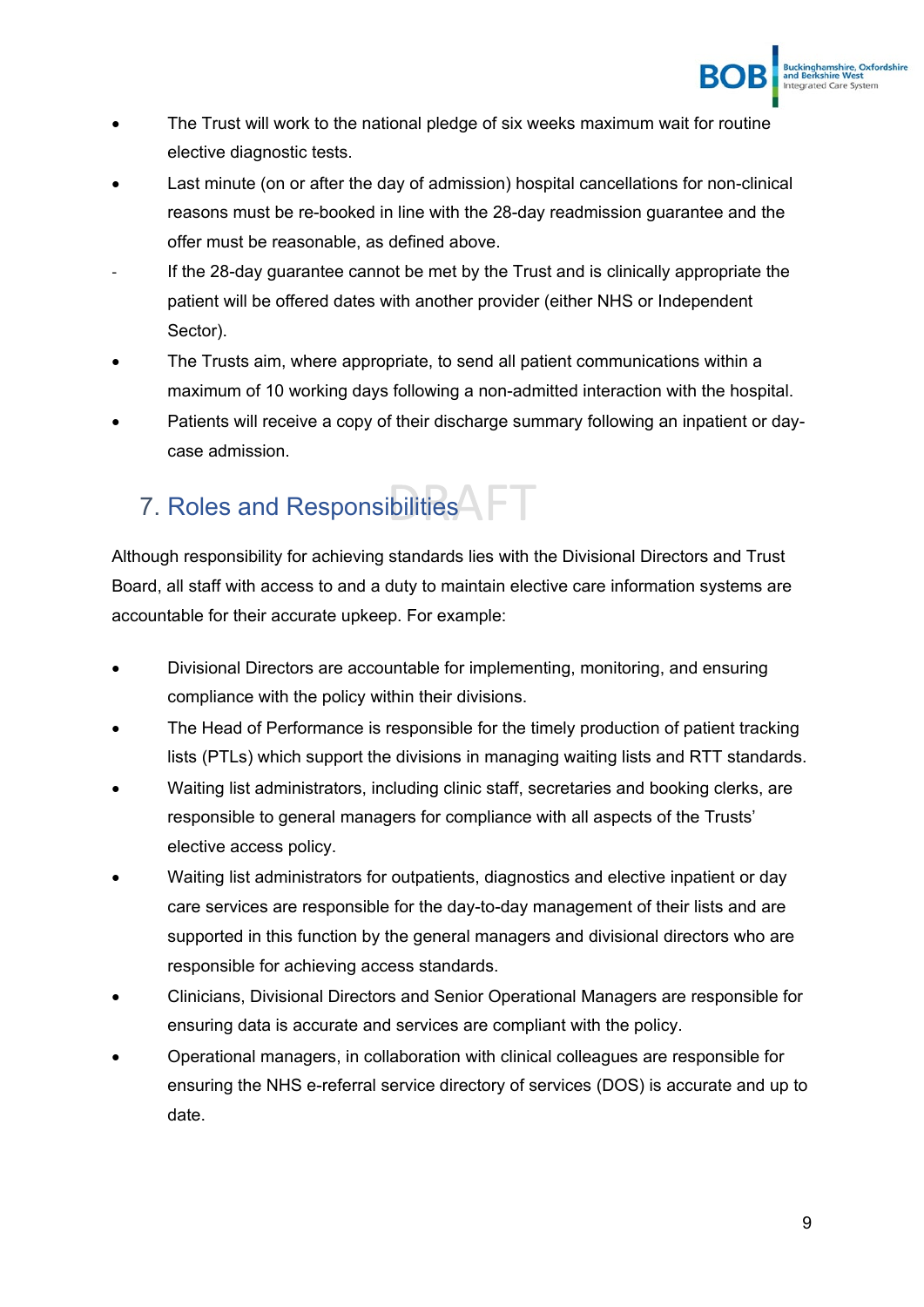

- The business intelligence team is responsible for producing and maintaining regular reports to enable divisions to accurately manage elective pathways and ensure compliance with this policy.
- General practitioners (GPs) and other referrers play a pivotal role in ensuring patients are fully informed during their consultation of the likely waiting times for a new, eRS Direct Bookable outpatient consultation and of the need to be contactable and available when referred.
- The clinical management of individual patients on the Trust waiting lists is the responsibility of the Providers Clinician in charge of the patients care.

## <span id="page-13-0"></span>8. Competency and Compliance

#### **8.1 Competency**

- As a key part of their induction programme, new starters to the providers in the System will undergo contextual elective care training applicable to their role.
- This policy will form the basis of learning for new starters.

#### **8.2 Compliance**

- Functional teams, specialties and staff will be performance managed against key performance indicators (KPIs) applicable to their role. Role specific KPIs are based on the principles in this policy and specific aspects of the trust's standard operating procedures.
- In the event of non-compliance, a resolution should initially be sought by the team, specialty, or the individual's line manager. The matter should then be dealt with via the trust's disciplinary or capability procedure.

## <span id="page-13-1"></span>9. Patient Rights

The [NHS Constitution](https://www.gov.uk/government/publications/the-nhs-constitution-for-england/the-nhs-constitution-for-england) clearly sets out a series of pledges and rights stating what patients, the public and staff can expect from the NHS. A patient has the right to the following:

- choice of hospital and consultant [https://www.gov.uk/government/publications/the](https://www.gov.uk/government/publications/the-nhs-choice-framework/the-nhs-choice-framework-what-choices-are-available-to-me-in-the-nhs)[nhs-choice-framework/the-nhs-choice-framework-what-choices-are-available-to-me](https://www.gov.uk/government/publications/the-nhs-choice-framework/the-nhs-choice-framework-what-choices-are-available-to-me-in-the-nhs)[in-the-nhs](https://www.gov.uk/government/publications/the-nhs-choice-framework/the-nhs-choice-framework-what-choices-are-available-to-me-in-the-nhs)
- to begin their treatment for routine conditions following a referral into a consultant-led service, within a maximum waiting time of 18 weeks to treatment.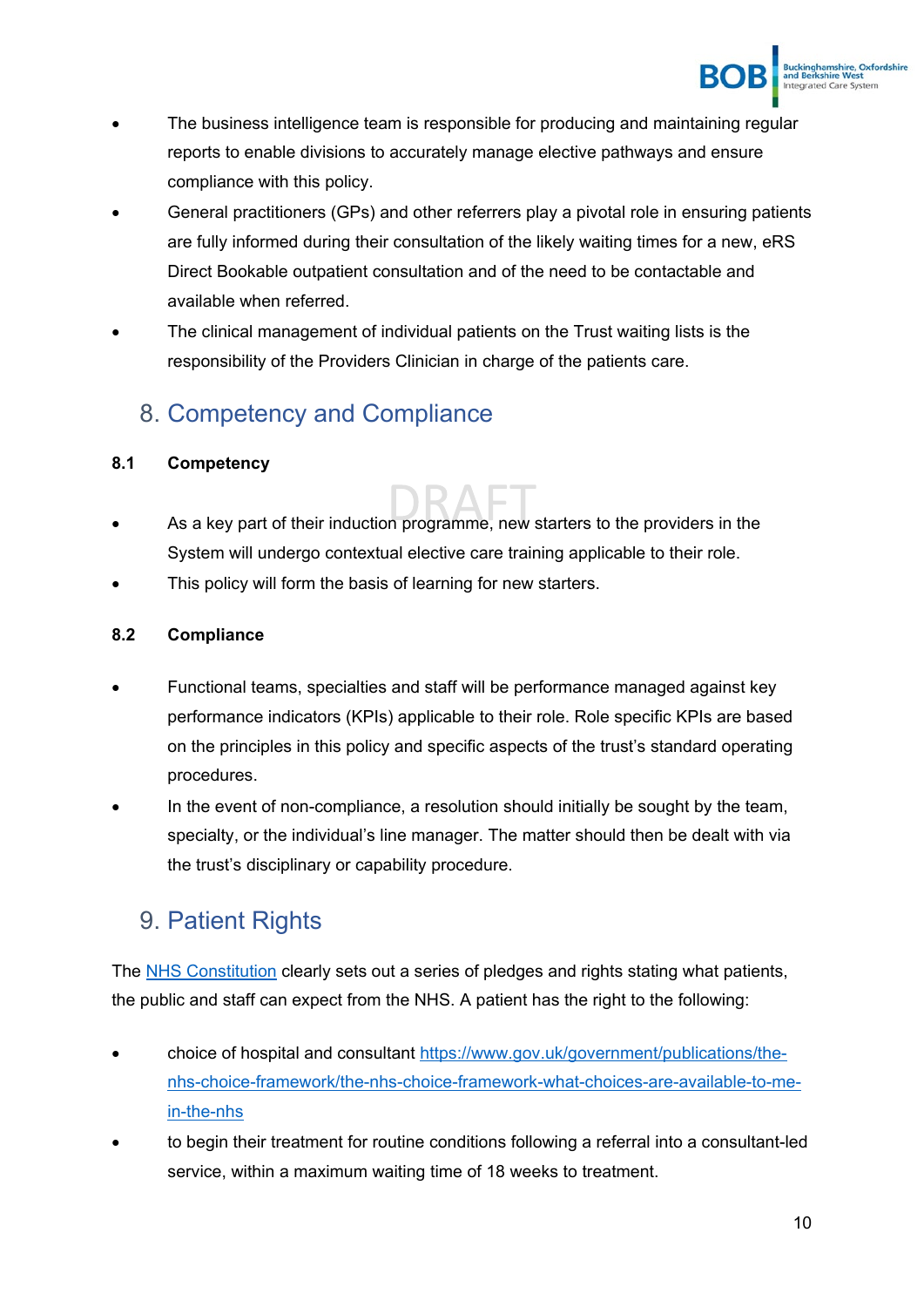

• to be seen by a cancer specialist within a maximum of two weeks from a GP referral for urgent referrals where cancer is suspected. If this is not possible, the NHS must take all reasonable steps to offer a range of alternatives.

The right to be seen within the maximum waiting times does not apply:

- if the patient chooses to wait longer
- if delaying the start of the treatment is in the best clinical interests of the patient (note that in both scenarios the patient's RTT clock continues to tick).
- if it is clinically appropriate for the patient's condition to be actively monitored in secondary care without clinical intervention or diagnostic procedures at that stage.

All patients are to be treated equitably regardless of age, disability, race, sex, religion, or sexual orientation. DRAFT

## <span id="page-14-0"></span>10. Patient Eligibility

All trusts have an obligation to identify patients who are not eligible for free NHS treatment and specifically to assess liability for charges in accordance with Department of Health guidance /rules.

The trust will check every patient's eligibility for treatment. Therefore, at the first point of entry, patients will be asked questions that will help the trust assess 'ordinarily resident status'. Some visitors from abroad, who are not ordinarily resident, may receive free healthcare, including those who:

- have paid the immigration health surcharge
- have come to work or study in the UK
- have been granted or made an application for asylum. Citizens of the European Union (EU) who hold a European Health Insurance Card (EHIC) are also entitled to free healthcare, although the trust may recover the cost of treatment from the country of origin.

All staff have a responsibility to identify patients who are overseas visitors and to refer them to the overseas visitor's office for clarification of status regarding entitlement to NHS treatment before their first appointment is booked or date to come in (TCI) agreed.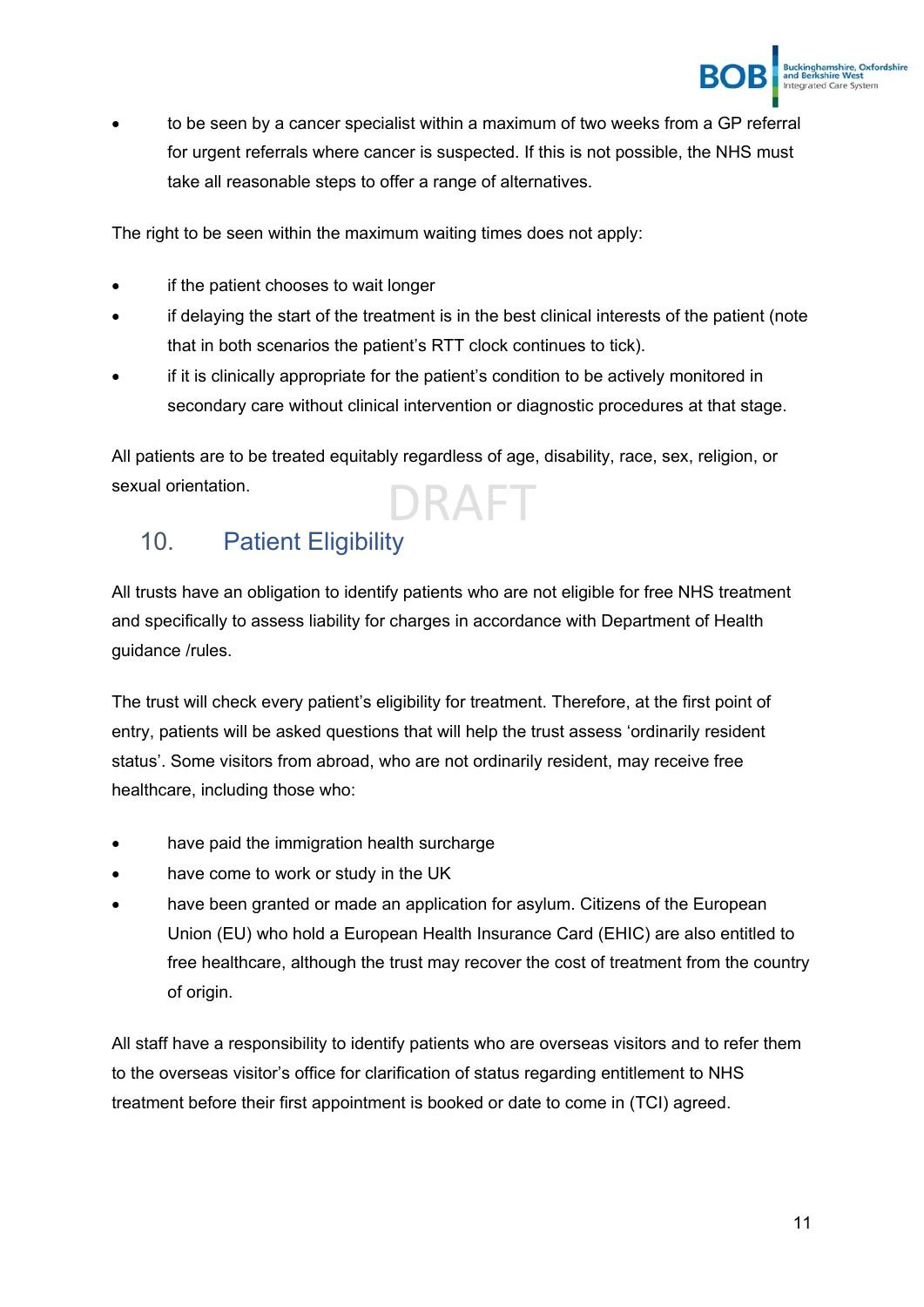

#### **10.1 Patients moving between NHS and private care**

Patients can choose to move between NHS and privately funded status at any point during their treatment without prejudice.

- Following a privately funded outpatient appointment, a consultant can refer into the NHS without the need for it to go via a GP.
- A patient cannot be both a privately funded and an NHS patient for the treatment of one condition during a single visit to a NHS organisation.
- Patients who choose to be treated privately are no more or less entitled to NHS services than anyone else, and patients are free to change their status from privately funded to NHS and vice versa.
- If agreed a surgical procedure is necessary, the patient can be added directly to the elective waiting list if clinically appropriate. The RTT clock starts at the point the GP or original referrer's letter arrives in the hospital.
- Patients who have had a privately funded consultation for investigations and diagnosis may transfer to the NHS for any subsequent treatment. They should be placed directly onto the NHS waiting list at the same position as if their original consultation had been within the NHS:
- Any patient changing their status after having been provided with privately funded services should not receive an unfair advantage over other patients.
- If a patient chooses to be referred for privately funded care any existing NHS RTT pathway will stop (RTT clock stop).
- If a patient is referred from a privately funded pathway to the NHS a new pathway will start (RTT clock start) at the date the referral is received.

NHS care must be delivered in clear episodes which are demonstrably separate from any privately funded care. This is to ensure the patient does not combine elements of NHS and private treatment/care within the same episode.

The RTT pathways of patients who notify the trust of their decision to seek privately funded care will be closed with a clock stop applied on the date of this being disclosed by the patient.

#### **10.2 Private Patient services provided by NHS organisations**

The Trust will manage private patients in line with the Department of Health guidance 'A Code of Conduct for Private Practice (2004)'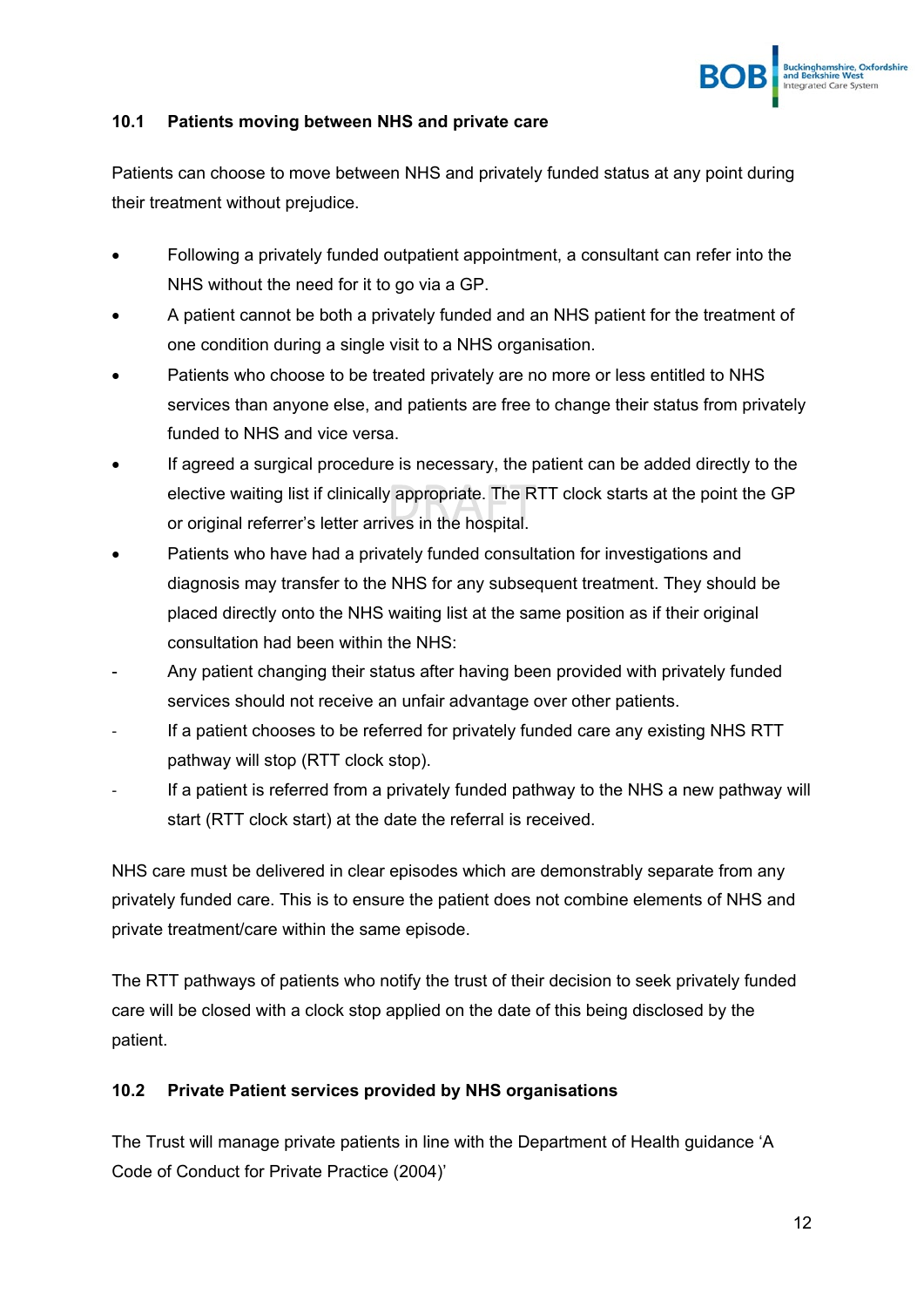[https://www.nhsemployers.org/sites/default/files/2021-06/consultants-code-of-conduct](https://www.nhsemployers.org/sites/default/files/2021-06/consultants-code-of-conduct-private-practice-guide.pdf)[private-practice-guide.pdf](https://www.nhsemployers.org/sites/default/files/2021-06/consultants-code-of-conduct-private-practice-guide.pdf) which states that:

- The provision of services for private patients should not prejudice the interest of NHS patients.
- Patients referred for an NHS service following a private consultation join the NHS waiting list at the same point as if the consultation or treatment were an NHS service. Their priority on the waiting list should be in accordance with clinical priority and in chronological order.
- Patients that are having their procedure carried out privately within NHS facilities must be recorded on the patient records, including the NHS number of the patient.

Consultants should not spend time during NHS consultations discussing private treatment with patients nor should they use their NHS patient lists to promote their private practice. An exception is where clinically appropriate treatment is not funded by the NHS.

#### **10.3 Safeguarding Children and Young People and Vulnerable Adults**

Every Trust recognises its responsibility to ensure the safety and welfare of children and vulnerable adults in its direct care and in its premises.

There are separate Safeguarding Policies for each Provider relating to children and young people.

- Where children / vulnerable adults are not brought for appointment, this can be an indicator of neglect or concerns at home. The named nurse for child protection (NNCP) should be contacted who will follow the appropriate protocols when the first appointment is missed for children who are on child protection plans or looked after.
- The Trust Safeguarding Vulnerable Adults policy supports the discharge of this responsibility to protect the mental and physical wellbeing of vulnerable adults and to promote their empowerment and welfare, through working practices in its partnership and its assurance framework. Vulnerable adults will enjoy the same rights as other patients in respect of access to care and treatment.

#### **10.4 Overseas Patients**

The Trust will manage overseas patients in line with the Department of Health guidance on 'Implementing the Overseas Visitors Hospital Charging Regulations (2021)' which includes specific guidance for exempt categories of person e.g. asylum seekers: and the Trusts own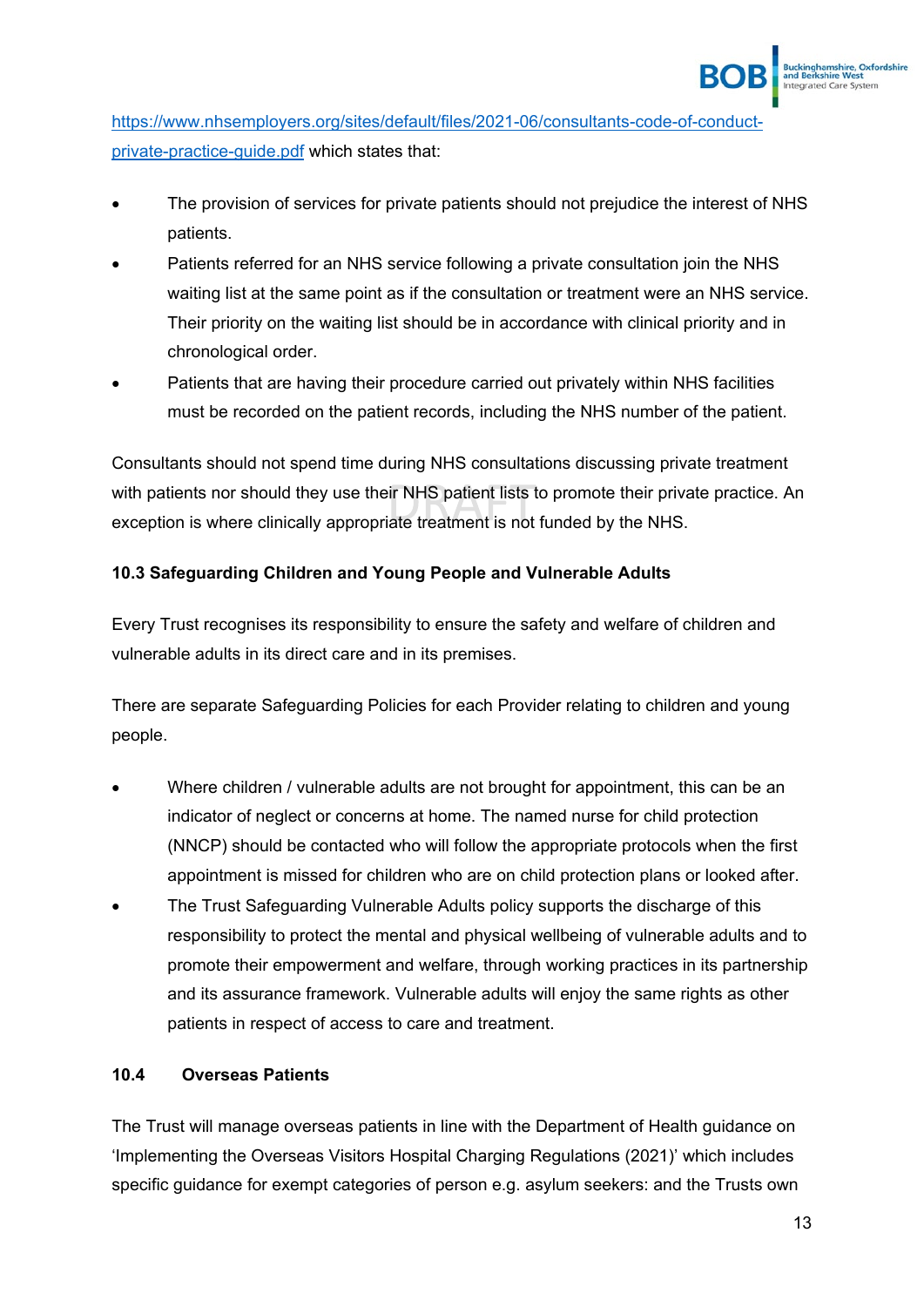

Policy for Overseas Visitors which should also follow the national guidance: [https://assets.publishing.service.gov.uk/government/uploads/system/uploads/attachment\\_da](https://assets.publishing.service.gov.uk/government/uploads/system/uploads/attachment_data/file/1029984/guidance-on-implementing-the-overseas-visitor-charging-regulations.pdf) [ta/file/1029984/guidance-on-implementing-the-overseas-visitor-charging-regulations.pdf](https://assets.publishing.service.gov.uk/government/uploads/system/uploads/attachment_data/file/1029984/guidance-on-implementing-the-overseas-visitor-charging-regulations.pdf)

Where in the course of talking to a patient it becomes clear that the patient is an overseas visitor, staff should always alert the appropriate Trust lead in order that their eligibility for free NHS care can be clarified and ideally before any non-emergency treatment is given.

#### **10.5 Military Veterans/Armed Forces Serving Personnel**

In line with December 2007 guidance from the Department of Health and the Ministry of Defence Armed Forces Covenant (refreshed January 2016) all veterans and war pensioners should receive priority access to NHS care for any conditions which are related to their service, subject to clinical needs of all patients (a veteran is defined as someone who has served at least one day in the UK armed forces). Military veterans should not need first to have applied and become eligible for a war pension before receiving priority treatment. GPs should notify the Trust of the patient's condition and its relation to military service when they refer the patient so that the Trust can ensure that it meets the current guidance for priority service over other patients with the same level of clinical need.

In line with clinical policy patients with more urgent clinical needs will continue to receive clinical priority. For serving personnel, including Reservists, who are on an NHS Waiting List due to being posted from somewhere else will have the time already accrued considered when agreeing treatment dates.

For more information relating to the Armed Forces Covenant click link below:

#### [https://www.gov.uk/government/uploads/system/uploads/attachment\\_data/file/49469/the](https://www.gov.uk/government/uploads/system/uploads/attachment_data/file/49469/the%20armed_forces_covenant.pdf)  [armed\\_forces\\_covenant.pdf](https://www.gov.uk/government/uploads/system/uploads/attachment_data/file/49469/the%20armed_forces_covenant.pdf)

#### **10.6 Prisoners**

All elective standards and rules are applicable to prisoners. Delays to treatment incurred as a result of difficulties in prison staff being able to escort patients to appointments or for treatment do not affect the recorded waiting time for the patient. The trust will work with staff in the prison services to minimise delays through clear and regular communication channels and by offering a choice of appointment or admission date in line with reasonableness criteria.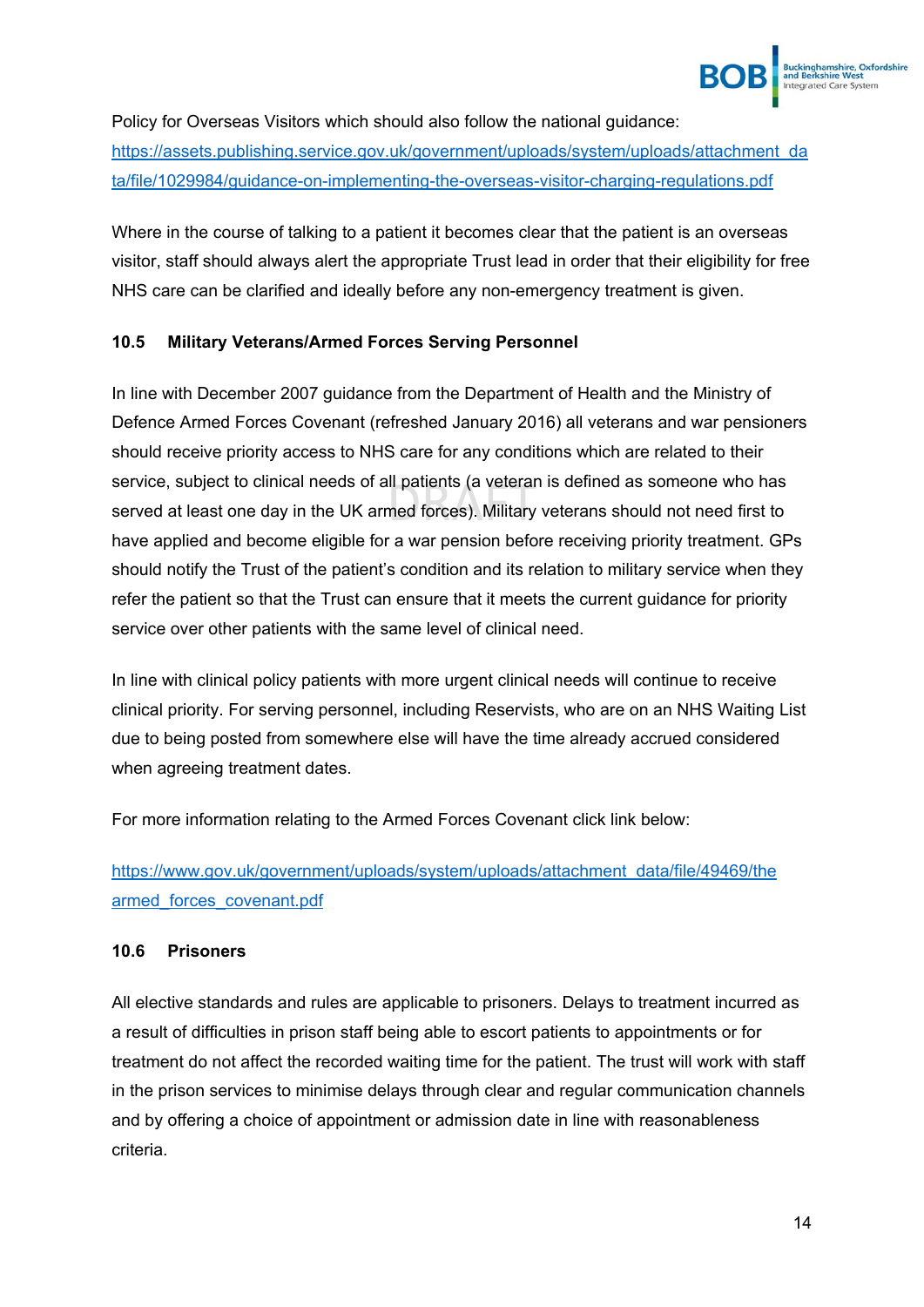

#### **10.7 Commissioner approved procedures/Evidence based interventions**

Patients referred for specific treatments where there is limited evidence of clinical effectiveness, or which might be considered cosmetic will only be accepted with prior approval from the relevant CCG.

## <span id="page-18-0"></span>11. Policy and/or Procedural Requirements

#### **11.1 Referrals**

- From 1 October 2018 all primary care referrals to consultant led care must be sent via the national NHS eReferral (eRS) system. Where a referral meeting the criteria is received outside of eRS, the referral will be returned by the Trust and the GP requested to re-refer via eRS. (Exceptions to this are: non-GP referrals, nonconsultant led care referrals, referrals requiring immediate intervention, defined as within 48 hours).
- Each service aim to offer access to Advice and Guidance to referrers and ensure that arrangements are in place to meet agreed turnaround times.
- When communicating via RAS or Advice and Guidance the Trust will include advice, next steps and actions for the GP. Alternatively, if the clinician needs to see the patient the A&G request will be transferred to offer an outpatient appointment.
- Each service should have an up-to-date Directory of Service (DoS) within NHS e-Referral which is reviewed on regular basis and at least annually, in conjunction with the lead clinician for that service.
- Paper referrals will only be accepted in extreme circumstances e.g. the patient refuses the digital transfer of information, the eRS system is not accessible for a prolonged period (impact of eRS service disruption will be managed by the Trust to assess cause and mitigation. The Trust will communicate with referrers).
- Inappropriate and incomplete referrals, including those which do not meet agreed referral criteria, will be rejected, and returned to either the referrer with an explanation, or forwarded on to the appropriate department.
- Referrals under the suspected cancer priority cannot be rejected. If a referral is felt to be inappropriate the receiving clinician will contact the GP requesting the referral be withdrawn and/or downgraded.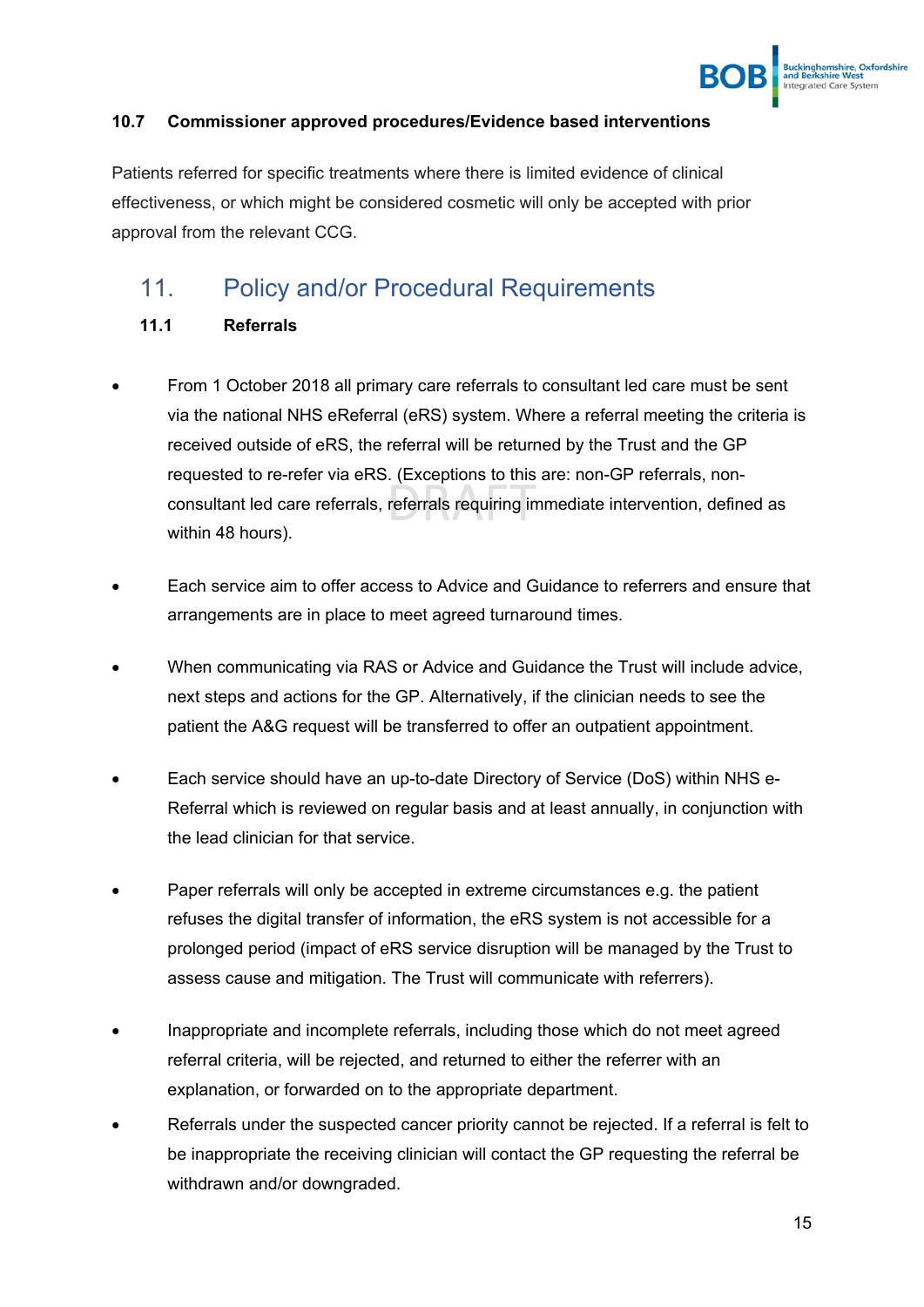

- Referrals inadvertently received at the wrong organisation will be redirected to the correct one via eRS or manually without delaying the patient pathway. The GP will be notified of this action automatically via eRS.
- Referrals to and from other organisations will be managed via the Inter-Provider Transfer process to ensure that all necessary data is transferred and that the patients RTT / Cancer pathway transfers with them.
- Referrers have a pivotal role to play in ensuring that patients who are referred are ready, willing, and able to have treatment within the referral to treatment and cancer standards timeframes.
- Appropriate information outlined within the providers Directory of Services should be provided by the GP to the patient at the point of referral where a direct to test pathway is a possibility.
- As a result of the triage process, patients will be directed to the appropriate service to best manage their care which could be either an outpatient appointment, diagnostic/day case service or a rejection of the referral and the return of the patient to the care of the GP.
- Consultant annual leave, study leave, or sickness should not delay the review of referrals thereby disadvantaging patients. A nominee must be able to review and prioritise in the Consultant's absence.
- A Consultant can upgrade any referral to urgent or suspected cancer but cannot downgrade an urgent suspected cancer referral unless this has been agreed with the referring GP.
- Currently, Consultant to Consultant referrals (C2C) are only permitted if the referral is directly related to the original referring complaint. If a subsequent condition unrelated to the original referral is identified the patient must be referred back to the GP who will make a new referral to the patient's choice of provider.
- Following a cancer referral and diagnosis (whether cancer or not), C2C referrals should be undertaken to support any other condition identified and is a key principle of the RDS/RDC pathways we are currently implementing.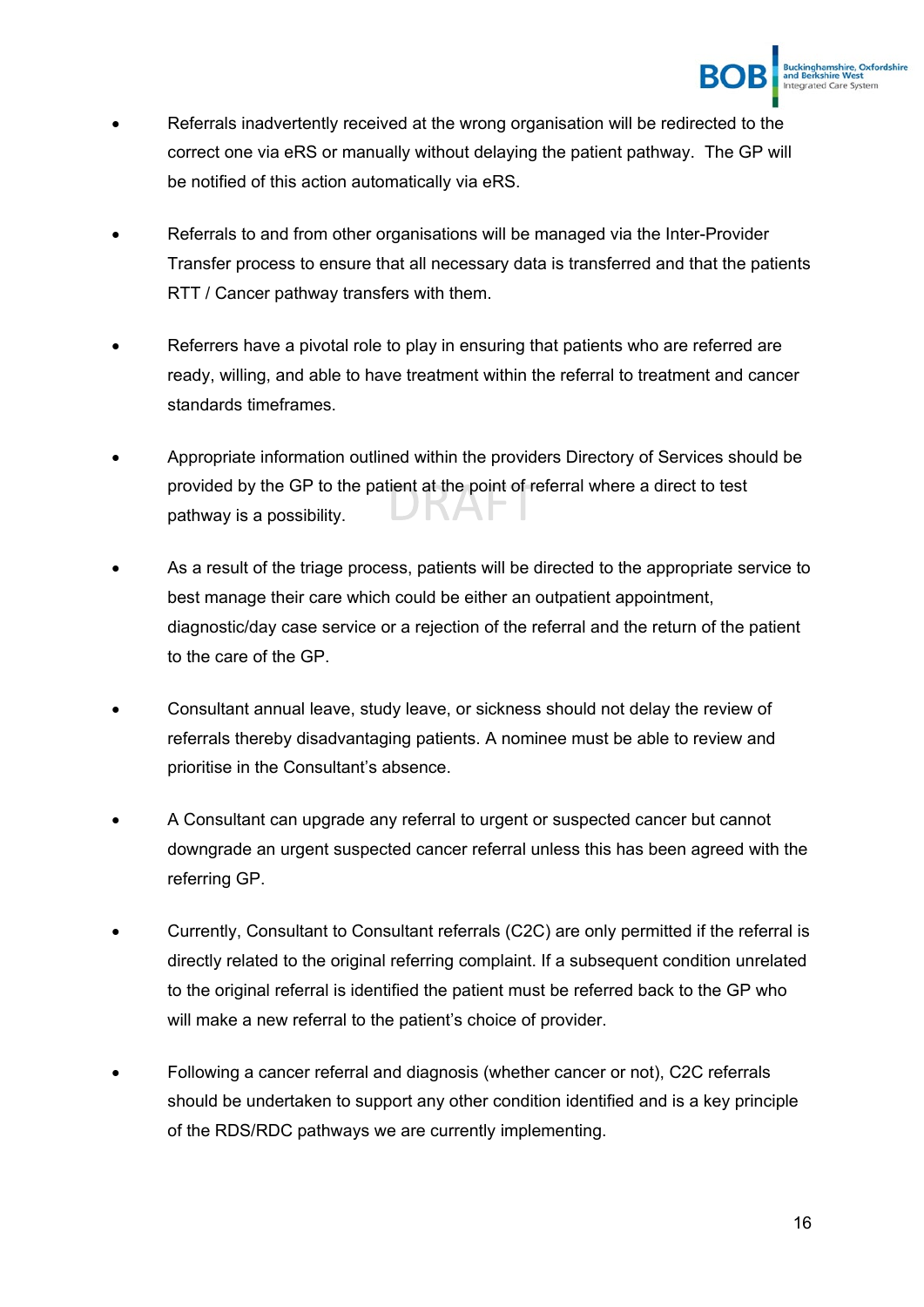

• Providers work with local CCGs to ensure pathways are in place and guidelines are available to referrers for what tests/diagnostics are required before referral for specific conditions.

## <span id="page-20-0"></span>12. Referral to Treatment (RTT):

The RTT clock starts when any healthcare professional (or service permitted by an English NHS commissioner to make such referrals) refers to a consultant-led service.

The RTT clock start date is the date the trust receives the referral. For referrals received through NHS e-Referral, the RTT clock starts the day the patient converts their unique booking reference.

- A referral is received into a consultant-led service, regardless of setting, with the intention that the patient will be assessed and if appropriate, treated before clinical responsibility is transferred back to the referrer.
- A referral is received into an interface or referral management assessment centre which may result in an onward referral to a consultant-led service before clinical responsibility is transferred back to the referrer.
- A patient self-refers into a consultant-led service for pre-agreed services agreed by providers and commissioners.

While the aim is to treat all elective patients within 18 weeks, the national elective access standards is set at 92% to allow for the following scenarios:

- Clinical exceptions: when it is in the patient's best clinical interest to wait more than 18 weeks for their treatment.
- Choice: when patients choose to extend their pathway beyond 18 weeks by declining reasonable offers of appointments, rescheduling previously agreed appointment dates/admission offers, or specifying a future date for appointment/admission.
- Co-operation: when patients do not attend previously agreed appointment dates or admission offers (DNA) and this prevents the trust from treating them within 18 weeks.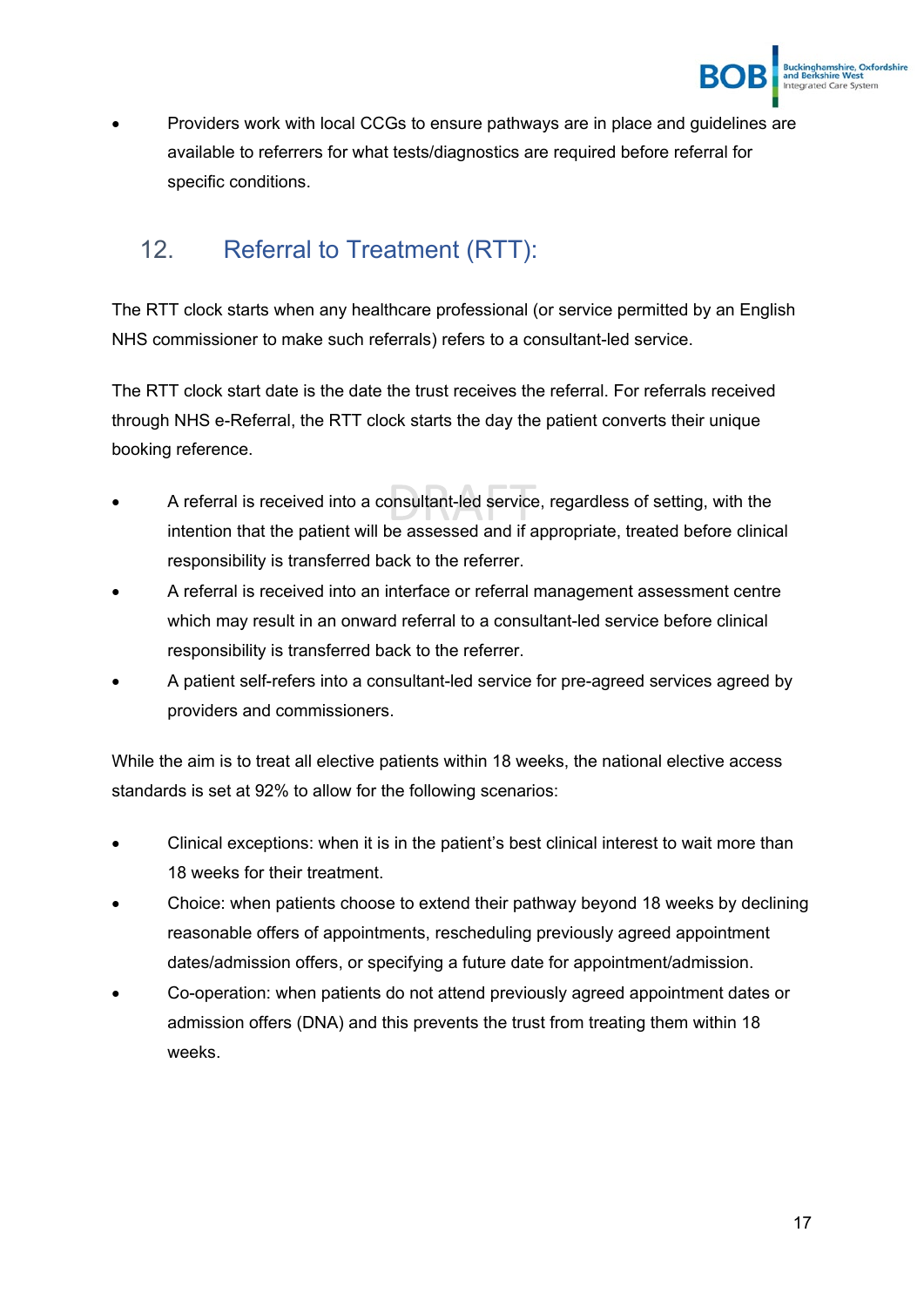

#### **12.1 Exclusions**

A referral to most consultant-led services starts an RTT clock but the following services and types of patients are excluded from RTT:

- obstetrics and midwifery
- planned waiting list patients
- referrals to a non-consultant led service
- direct referrals to acute therapy services
- referrals for patients from non-English commissioners
- genitourinary medicine (GUM) services
- emergency pathway non-elective follow-up clinic activity

#### **12.2 New clock starts for the same condition:**

Some clinical pathways require patients to undergo regular monitoring or review diagnostics as part of an agreed programme of care. These events would not in themselves indicate a decision to treat or a new clock start, however:

- If a decision is made to treat after a period of active monitoring/watchful waiting, a new RTT clock would start on the date of decision to treat (DTT).
- If a decision is made to start a substantively new or different treatment that does not already form part of that patient's agreed care plan this will start a new RTT pathway clock and the patient shall receive their first definitive treatment within a maximum of 18 weeks from that date.
- A new RTT clock should be started when a patient becomes fit and ready for the second part of a consultant-led bilateral procedure.
- It would apply for a rebooked new outpatient appointment following a DNA.
- Where a patient requiring a planned procedure goes beyond their due date, they will be transferred to an active pathway and a new RTT clock started.

#### **12.3 Clock stops**

The RTT clock stops when first definitive treatment starts. This could be:

- treatment provided by an interface service
- treatment provided by a consultant-led service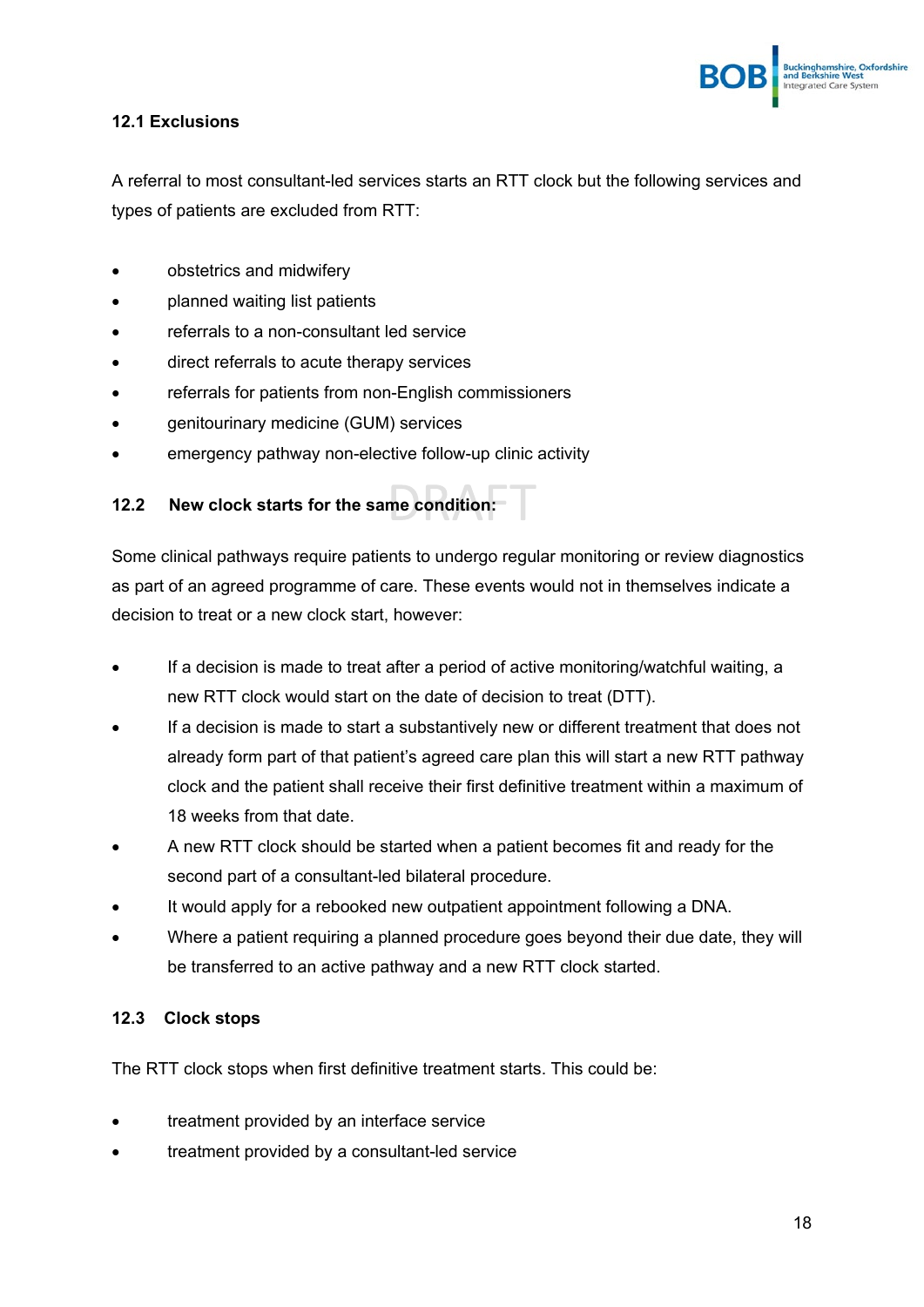

- therapy or healthcare science intervention provided in secondary care or at an interface service, if this is what the consultant-led or interface service decides is the best way to manage the patient's disease, condition or injury and avoid further interventions.
- acute therapy intervention when intended as first definitive or interim treatment
- A clinical decision is made and has been communicated to the patient, and subsequently their GP and/or other referring practitioner without undue delay, to add a patient to a transplant list.

#### **12.4 Clock stops for non-treatment**

A waiting-time clock stops when it is communicated to the patient, and subsequently their GP and/or other referring practitioner without undue delay that:

- it is clinically appropriate to return the patient to primary care for any non-consultantled treatment in primary care
- a clinical decision is made not to treat
- a patient did not attend (DNA) which results in the patient being discharged
- a decision is made to start the patient on a period of active monitoring
- a patient declines treatment having been offered it.

#### **12.5 Active monitoring**

Active monitoring is where a decision is made that the patient does not require any form of treatment currently but should be monitored in secondary care. When a decision to begin a period of active monitoring is made and communicated with the patient and referrer, the RTT clock stops.

Active monitoring may apply at any point in the patient's pathway, but only exceptionally after a decision to treat has been made.

It is not appropriate to stop a clock for a period of active monitoring if some form of diagnostic or clinical intervention is required.

Stopping a patient's clock for a period of active monitoring requires careful consideration case by case and needs to be consistent with the patient's perception of their wait.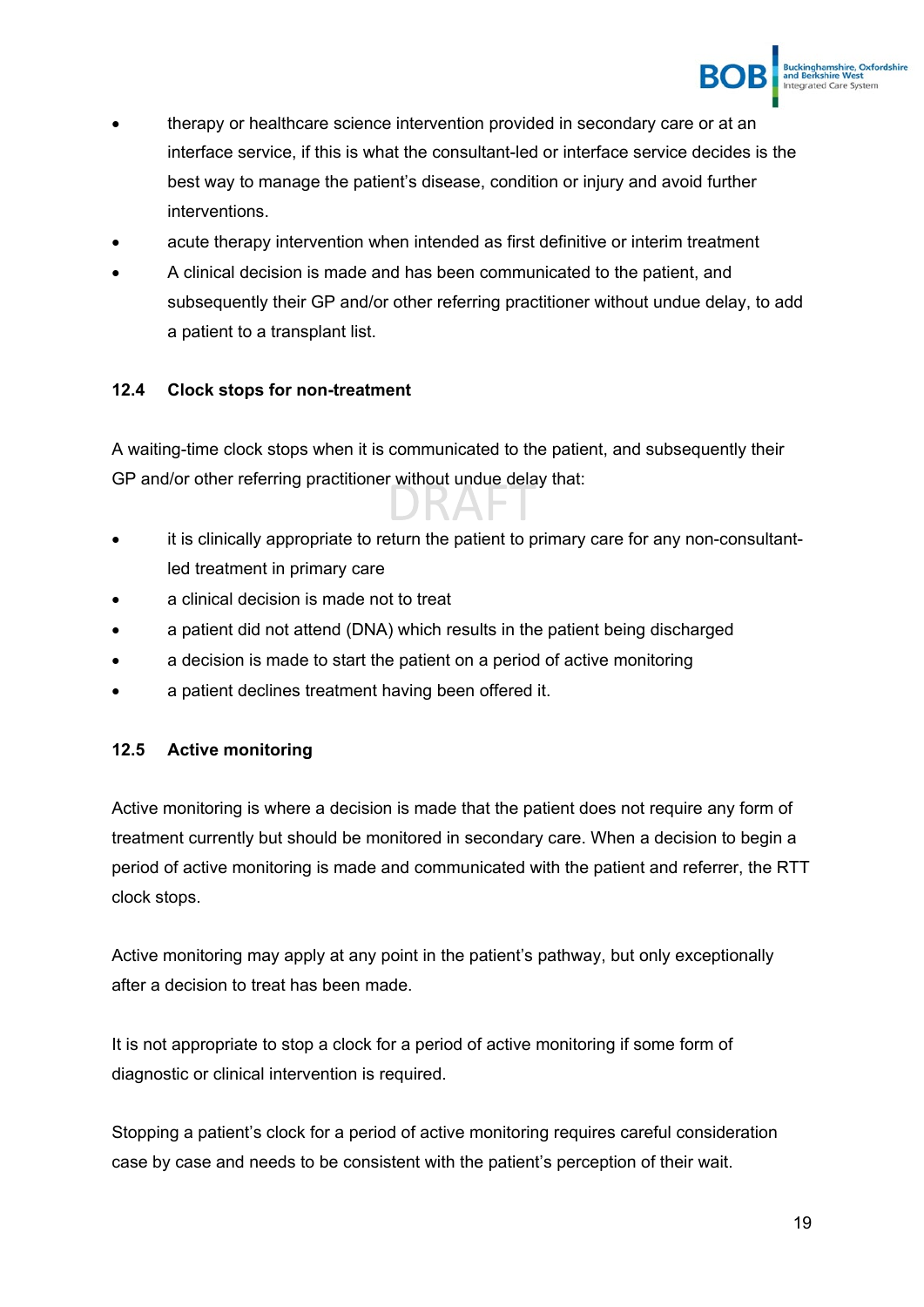## <span id="page-23-0"></span>13. Booking Outpatient Appointments

Patients will be booked virtual, telephone or face to face appointments. The clinician will advise which appointment type is appropriate when the referral is triaged or during the first appointment.

- Referrals received through e-Referral will be either directly booked into an appointment slot or booked into a triage clinic or service. Where there are no slots available, they will be added to a waiting list which will be managed and maintained by the Trust to ensure adequate capacity is available.
- Patients will be provided with a follow up appointment based on clinical need.
- Patients may be offered virtual appointments, either by telephone or video call.
- Each Trust employs a partial or full booking system for the management of Follow Up outpatients. Follow up appointments will either:
- be booked into a future appointments slot as requested

or

- If a follow up is required within a specialty booking timeline the appointment will be agreed and booked with the patient at the time of request. e.g. 6 week follow up
- If a follow up is required outside of a specialty booking timeline the appointment request will be managed on the follow up work list, including information regarding the type of appointment needed and when it is required. e.g. 6 month follow up. The patient will be contacted closer to the required appointment date to arrange a mutually agreeable date/time to attend.
- Hospital attendances should be avoided where patients can be offered a non-face-toface consultation, for example for confirmation of test results. This could be undertaken using telephone appointments or by letter to confirm discharge.
- Where the Trust has deemed appropriate as a result of clinical need, 'Open Access' or Patient Initiated Follow up is provided in appropriate specialties. This can be for a duration agreed by each specialty.

#### 13.1 **Outpatient Cancellations, Does Not Attends (DNAs) and Rescheduling**

Hospital and patient responsibilities remain the same for all types of appointment: virtual, telephone or face to face.

**Buckinghamshire, Oxfordshire<br>and Berkshire West<br>Integrated Care System**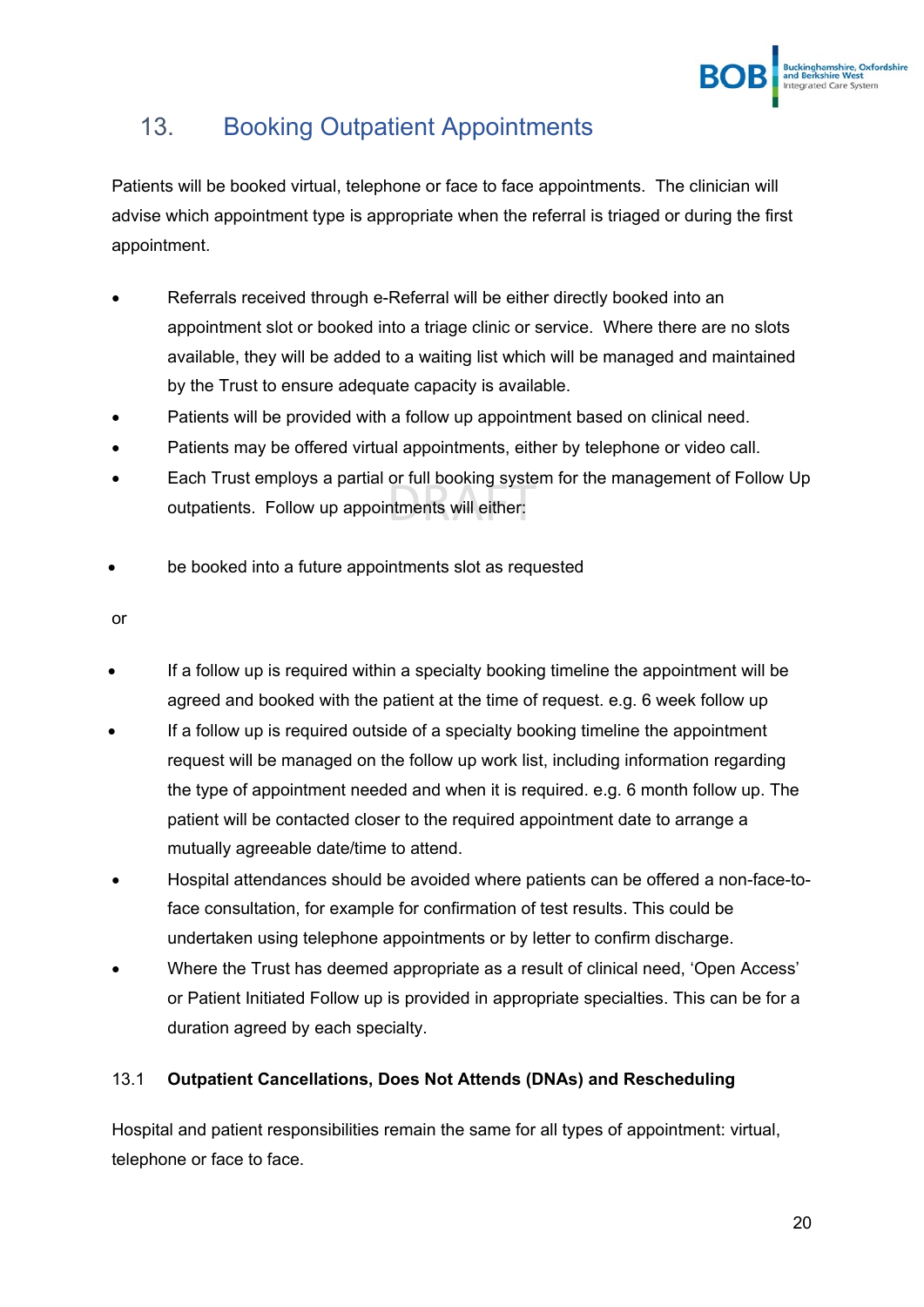- It is the patients' responsibility to keep an agreed appointment with providers utilising patient reminder tools where appropriate.
- It is the hospitals responsibility to provide adequate choice and reasonable notice of these appointments.
- If a patient has booked their appointment through eRS they will be able to access the system and reschedule their chosen appointment. However if the patient attempts to reschedule again after two chosen appointments the provider may discharge the patient following clinical review.
	- Consideration should always be given to the social determinants of health (Health Inequalities) which may impact on a patients' ability to access services as described in the NHS England and NHS Improvement approach to support the reduction of health inequalities at both national and system level:

<https://www.england.nhs.uk/about/equality/equality-hub/core20plus5/>

- This process is intended to ensure patient choice is available without extending waiting times and to allow the Trust the ability to support patients in selecting an appointment in an appropriate timeframe.
- A patient who DNA's their first outpatient will either be offered a subsequent date or returned to the GP depending on the outcome of a clinical review. (For patients on a cancer pathway the process is adjusted).
- For DNA's a first appointment the RTT/Cancer pathway will be nullified and restarted from the date of agreement to book a subsequent appointment. The provider cancer access policies state that all DNAs should be rebooked with 24/48 hours (This is not applicable to children or vulnerable adults – no adjustment to the pathway may be made).
- A patient who DNA's a subsequent outpatient appointment / follow up will be reviewed by the responsible clinician who will instruct as to whether a subsequent date should be offered or discharge to the GP.
- Where instructed by the clinician, a letter to both the patient and the GP will be sent informing of this decision in line with local outpatient letter turnaround policies of within 5 and 10 working days.
- Cancellation of appointments by the hospital should be avoided wherever possible. If this is unavoidable due to sickness of key staff or exceptional circumstances, then every effort should be made to offer patients as much notice of cancellation as possible.
- Hospital cancellation of appointments where expediting/bringing forward should be undertaken in discussion with the patient and booked into a mutually agreeable slot.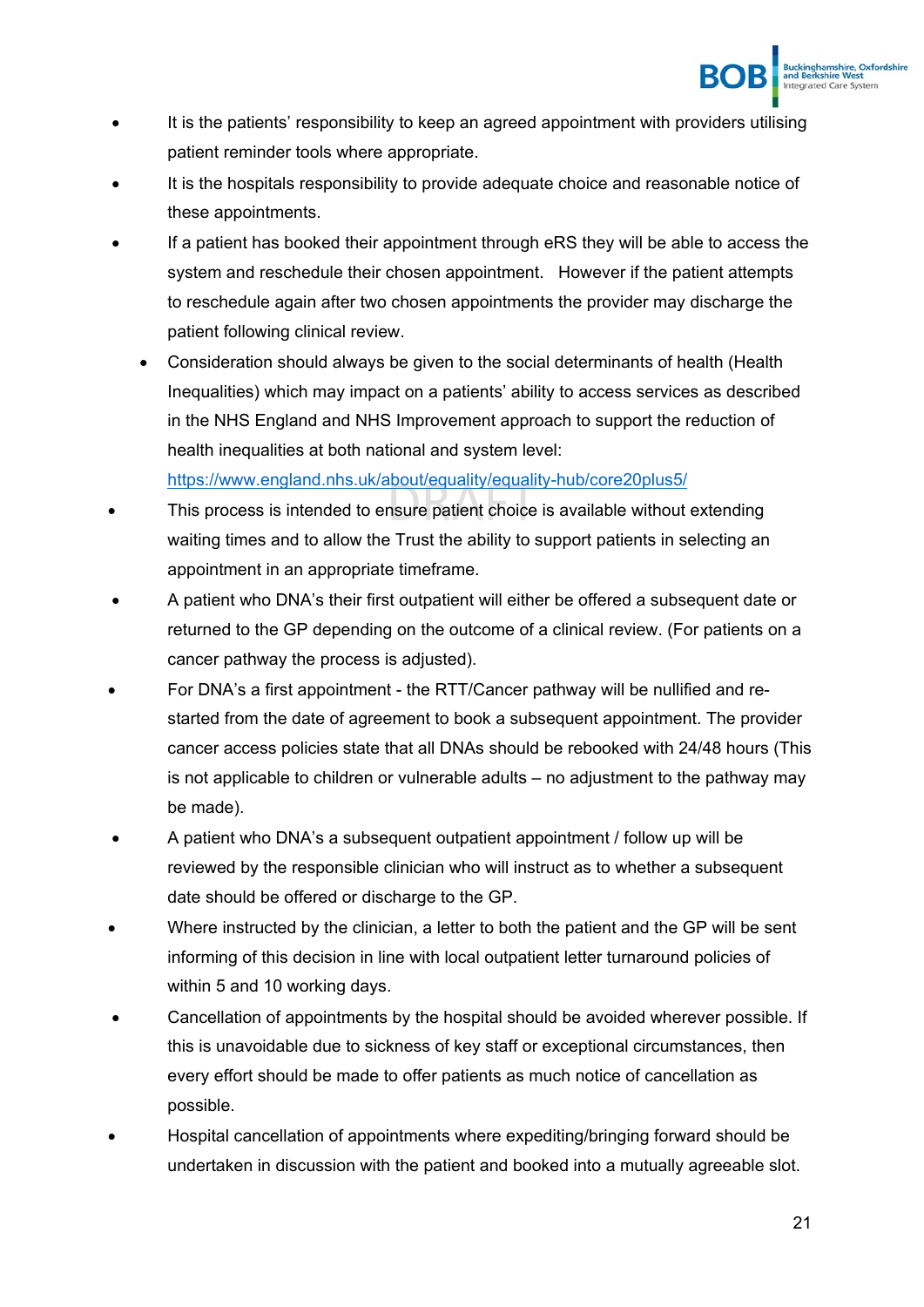

• Clinics should not be cancelled due to planned annual/study leave where sufficient notice has not been given. Clinical staff are required to give notice of annual or study leave in line with the Medical Staff - Annual Leave Policy of a minimum of six weeks.

## <span id="page-25-0"></span>14. Diagnostic Pathways

While the aim is to carry out a diagnostic procedure within 6 weeks of referral, the national elective access standards are set at less than 100% (99%) to allow for the following scenarios:

- Clinical exceptions: when it is in the patient's best clinical interest to wait more than 6 weeks for their diagnosis/treatment.
- Choice: when patients choose to extend their pathway beyond 6 weeks by declining reasonable offers of appointments, rescheduling previously agreed appointment dates/admission offers or specifying a future date for appointment/admission.
- Co-operation: when patients do not attend previously agreed appointment dates or admission offers (DNA) and this prevents the trust from treating them within 6 weeks.
- Diagnostic clock start: the clock starts at the point of the decision to refer for a diagnostic test by either the GP or the consultant.
- Diagnostic clock stop: the clock stops at the point at which the patient undergoes the test.

#### **14.1 Patients with a diagnostic and RTT clock**

A large proportion of patients referred for a diagnostic test are also on an open RTT pathway. In these circumstances, the patient will have both types of clock running concurrently:

- their RTT clock which started at the point of receipt of the original referral.
- their diagnostic clock which starts at the point of the decision to refer for diagnostic test (often at the first outpatient consultation).

#### **14.2 Patients with a diagnostic clock only**

Patients who are referred directly for a diagnostic test (but not consultant-led treatment) by their GP, i.e. clinical responsibility remains with the GP, will have a diagnostic clock running only and are not included on an RTT pathway. If there is any possibility of cancer having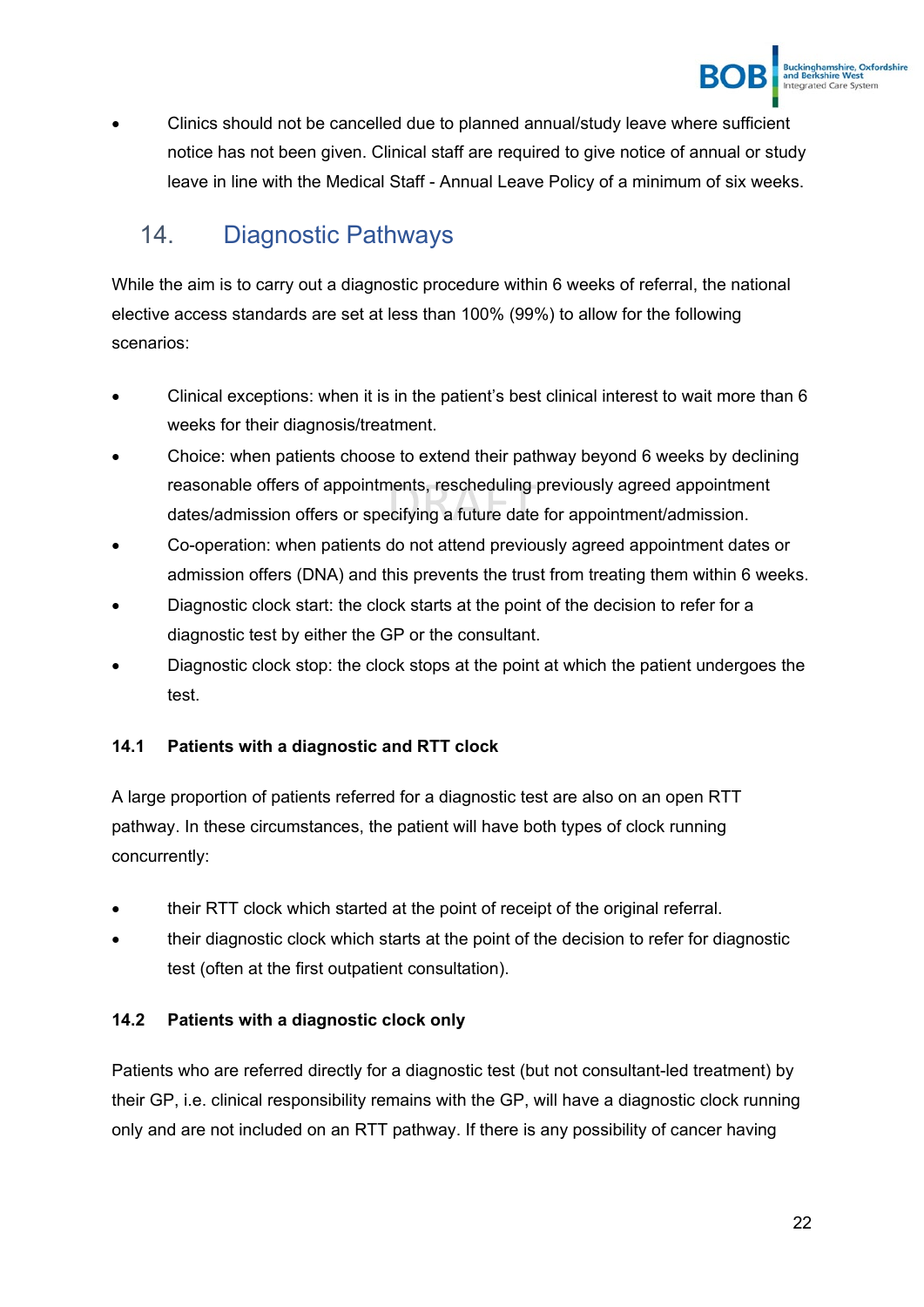

been detected following a direct access diagnostic, this will be upgraded to a 62-day consultant led pathway with the GP and patient being informed of this.

#### **14.3 Straight to test referral**

For patients who are referred for a diagnostic test where one of the possible outcomes is review following the relevant clinical pathway and if appropriate treatment within a consultant-led service (without first being reviewed by their GP) an RTT clock will start on receipt of the referral.

#### **14.4 Therapeutic procedures**

If a patient is solely waiting for a therapeutic procedure, there is no six-week diagnostic standard. However, if there is also a diagnostic element to their admission/appointment, these patients are required to have their procedure within six weeks.

## <span id="page-26-0"></span>15. Booking Diagnostics

#### **15.1 Non-Radiology**

- Where a day case diagnostic is indicated e.g. an Endoscopy procedure, the Trust will contact the patient to arrange a suitable date within six weeks for routine referrals and within 14 days for Two Week Wait Referrals.
- If the patient cannot be contacted by telephone, a letter or text message will be sent inviting the patient to contact the hospital to arrange a suitable date
- If the patient has not contacted the hospital within 14 days a reminder letter will be sent.
- If following the first reminder there is still no contact within 7 days a second reminder letter will be sent. This letter will state that failure to contact will result in removal from the waiting list.
- If following the second reminder there is still no contact within 7 days a final letter will be sent indicating to the patient and the referrer, stating that they have been removed from the diagnostic waiting list and returned to the requesting clinician for review.

#### **15.2 Radiology**

• Requests for radiology (including interventional radiology) are vetted/triaged by a clinician within the radiology department.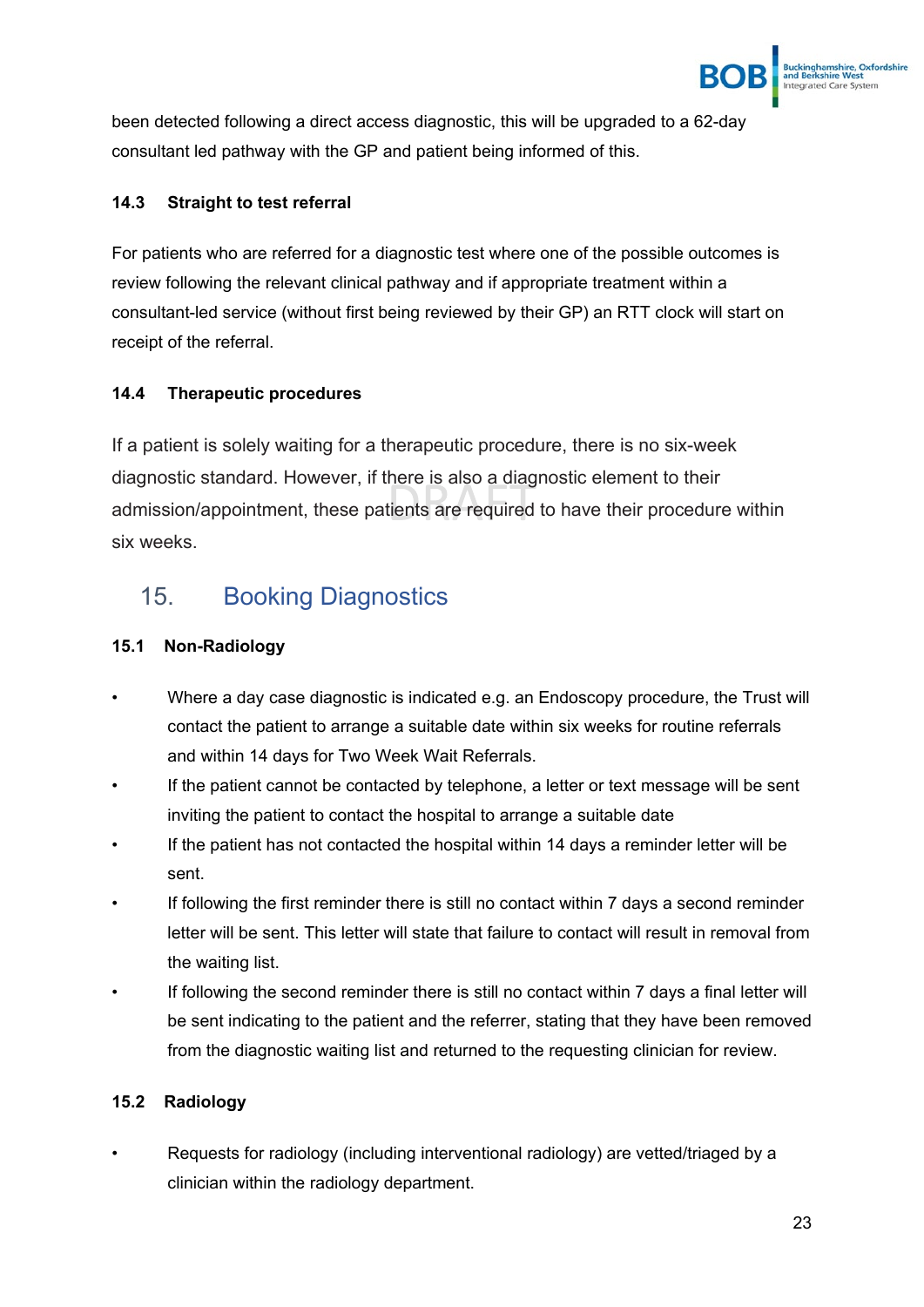

- If the patient cannot be contacted by telephone, a letter or text message will be sent inviting the patient to contact the hospital to arrange a suitable date within six weeks for routine referrals and within 14 days for Two Week Wait Referrals.
- Patients will automatically be offered a subsequent date if choosing to reschedule the first offer. If subsequent offers are declined or rescheduled, the patient will either be offered a subsequent date or discharged to the GP depending on the outcome of a clinical review.

#### **15.3 All diagnostic procedures:**

- If a patient DNAs the first offer of a procedure they will be offered another appointment if clinically appropriate.
- If a patient declines/reschedules or DNAs an appointment for a diagnostic test/procedure the diagnostic waiting time standard (DM01) for that test/procedure is set to zero and the waiting time starts again from the date of the offered appointment.
- If a patient DNAs a subsequent offer of a procedure they will be removed from the diagnostic waiting list and returned to the requesting clinician for review and next steps.
- In all cases, Cancer target patients will not be referred back to the requesting clinician as a result of DNA / cancellation, the patient will remain on the waiting list while the requesting clinician is contacted for next steps.
- Where clinically appropriate and identified through triage, or a GP direct access pathway exists, a patients' first encounter with the hospital could be a diagnostic test.
- Appropriate information should be provided by the GP to the patient at the point of referral to indicate where this is a possibility and/or likely first encounter.

## <span id="page-27-0"></span>16. Inpatient Procedures

Ideally patients will be deemed fit to undergo the listed procedure and be ready and available when added to the admitted waiting list. Patients will be added to the waiting list following a decision to admit regardless of whether they have undergone pre-operative assessment or have declared a period of unavailability.

#### **16.1 Patients who are unfit for surgery or procedure**

If the patient is identified as unfit for the procedure or pre-operative assessment, the nature and duration of the clinical issue should be ascertained.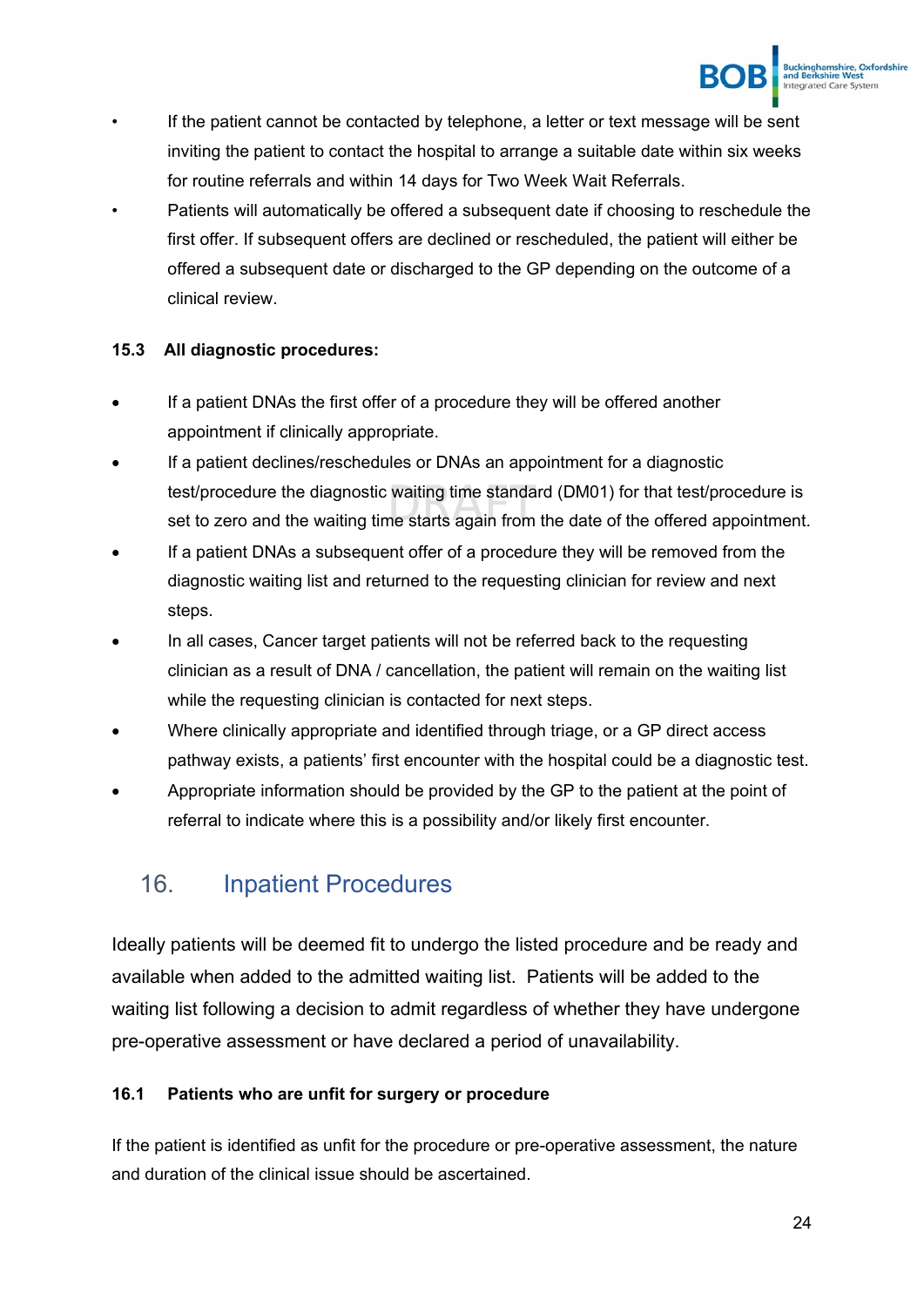

- Transient illnesses. If the clinical issue is short-term and has no impact on the original clinical decision to undertake the procedure (e.g. cough, cold), the RTT clock continues. The patient can remain on the waiting list. If they are not fit at the end of that period, a clinician will review and instruct as to whether a subsequent date should be offered or discharge to the GP.
- Longer term illnesses If the clinical issue is more serious and the patient requires optimisation and / treatment for it, clinicians should indicate to administration staff:
- if it is clinically appropriate for the patient to be removed from the waiting list (This will be a clock stop event via the application of active monitoring.)
- if the patient should be optimised/treated within secondary care (active monitoring clock stop) or if they should be discharged back to the care of their GP (clock stop)
- Following a decision from pre-assessment that the patient is not fit, this must be communicated to Admissions and the listing clinician. Administration staff must not discharge the patient back to the GP or move to active monitoring unless there is written instruction from a clinician

## <span id="page-28-0"></span>17. Booking Inpatients and Day Cases

- All patients for elective treatment must be placed on the appropriate waiting list within one working day of the decision to admit.
- If a patient requires CCG prior approval for an Amber or Red IFR/PLCV the patient should still be added to the waiting list and notification entered to show 'Awaiting Funding Decision'. The clock continues.
- Patients should be offered a minimum of two admission dates at any site within their chosen Trust, with at least three weeks' notice unless the patient agrees to accept a date at short notice.
- Patients must be dated in order of clinical priority and then in order of their RTT target date or other relevant standard (e.g. cancer standards and diagnostic standard).
- To come in (TCI) dates must be recorded on the Trust PAS system within 24 hours of agreeing the date with the patient and the relevant clinical systems (e.g. 'BlueSpier Theatre') before the procedure.
- Patients can be removed from the waiting list for a variety of reasons including a clinical decision not to treat, the patient declining treatment or as a result of DNA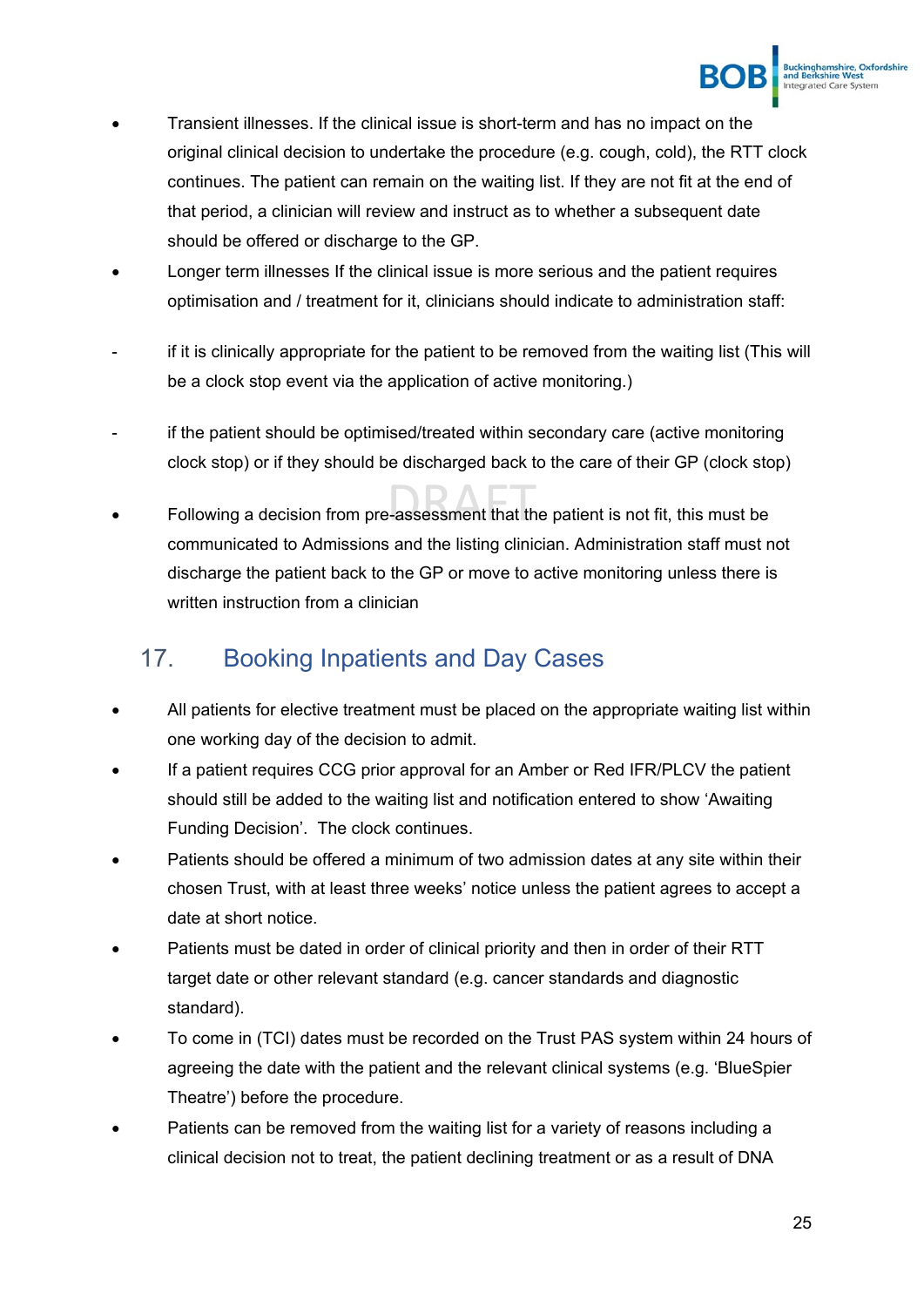

supported by a clinical decision. Where patients are removed from the waiting list this should be communicated to the patient and GP.

- If a patient requests time to consider their options for surgery for a reasonable period of time (up to 3 weeks), they will not be removed from the waiting list until a decision is made.
- If the patient decides to proceed a TCI date will be agreed.
- If the patient does not to wish to proceed the clinician will assess the decision for consideration of potential clinical harm. If it is agreed the waiting list entry will be removed and RTT clock stopped.
- A patient can request further outpatient consultation when on the waiting list. If a patient requests to return to outpatients, the inpatient waiting list will continue and an outpatient appointment arranged. The RTT clock does not stop.
- All patients, except for admission offers made at short notice, will be contacted in writing with details of the procedure confirming the time and date. If appropriate, procedure specific information will be included.
- All patients will be required to undergo a pre-operative assessment prior to surgery. A pre-operative assessment is valid for 3 months. If a TCI date cannot be agreed before this expires a new 'pre-op' will be required. A pre- operative assessment is required before each and any inpatient procedure.

#### **17.1 Scheduling patients to come in for admission**

- Clinically urgent patients will be scheduled first. All patients will be identified from the trust's PTL, and in clinical priority order, then by chronological order.
- Patients will be offered a choice of at least two admission dates with at least three weeks' notice.
- Any admission offers declined by patients will be recorded on PAS. This is important for two reasons:
	- Full and accurate record-keeping is good clinical practice.
	- The information can also be used at a later date to understand the reasons for any delays in the patient's treatment, e.g. hospital or patient initiated.

#### **17.2 Inpatient Cancellations and DNAs**

- If the patient cancels an agreed admission date, a second reasonable offer will be made, taking into account clinical priority and their relevant target date.
- Patients who cancel an agreed admission date for a second time (with the exception of cancer patients) will be offered another appointment if clinically appropriate.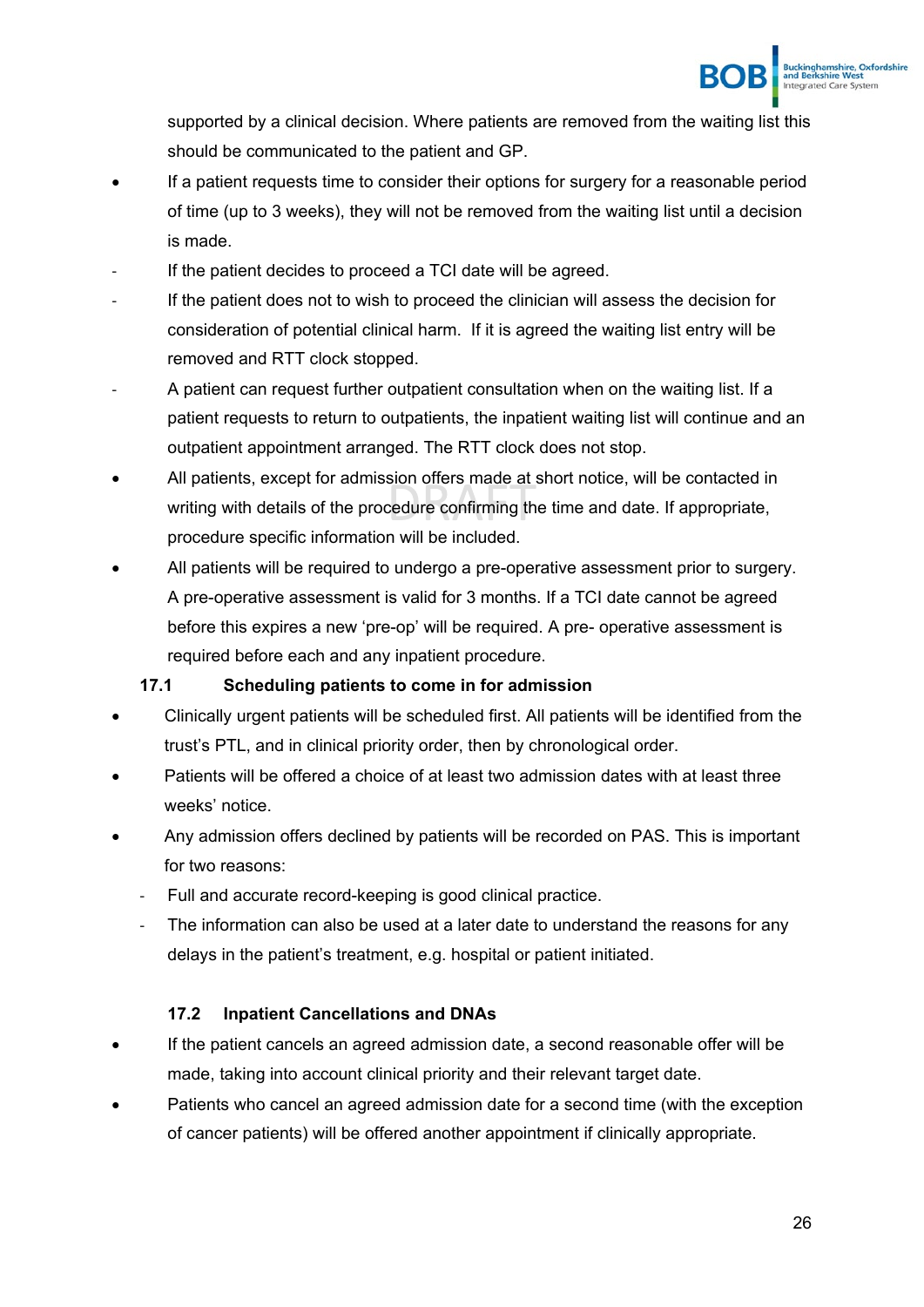

- Patients who DNA a routine inpatient/day case procedure will be offered another appointment if clinically appropriate.
- Patients who DNA an urgent inpatient/day case procedure (including cancer) will be contacted to arrange a further date and will only be discharged back to the care of their GP, after clinical review, if every effort has been made to confirm their contact details and they do not respond to contact.
- The Trust will make every effort not to cancel agreed admission dates for non-clinical reasons and recognises the inconvenience and distress caused to the patient. Cancelling admissions causes additional work for staff and can often result in a waste of theatre time and staffing resources.
- Theatre lists should not be cancelled due to planned annual/study leave where sufficient notice has not been given. Clinical staff are required to give notice of annual or study leave in line with the Medical Staff - Annual Leave Policy.
- Patients cancelled prior to the day of admission should be given a reasonable offer of a date as soon as possible after cancellation and in line with their guaranteed date.
- Patients cancelled at the last minute for clinical reasons should be reviewed by a clinician and a decision made to re-instate them or remove them from the waiting list.
- Pre-operative assessment should be used to minimise last minute clinical cancellations by identifying and managing any pre-existing conditions which might lead to cancellation. If the pre-operative assessment cannot be offered at the time of listing the above rules regarding reasonable offers, cancellations and DNAs will apply.

## <span id="page-30-0"></span>18. Patient Delays

The general principle of acting in the patient's best clinical interest at all times is paramount. It is generally not in a patient's best interest to be left on a waiting list for an extended period, and so where long delays (i.e. of many months) are requested by patients a clinical review should be carried out, and preferably the treating clinician should speak with the patient to discuss and agree the best course of action. Patients should not be discharged to their GP, or otherwise removed from the waiting list if clinically contraindicated.

#### **18.1 Patient Initiated Delays**

If patients contact the trust to communicate periods of unavailability for social reasons (eg holidays, exams), this period should be recorded on PAS. If the length of the period of unavailability is equal to or greater than a clinically unsafe period of delay (as indicated in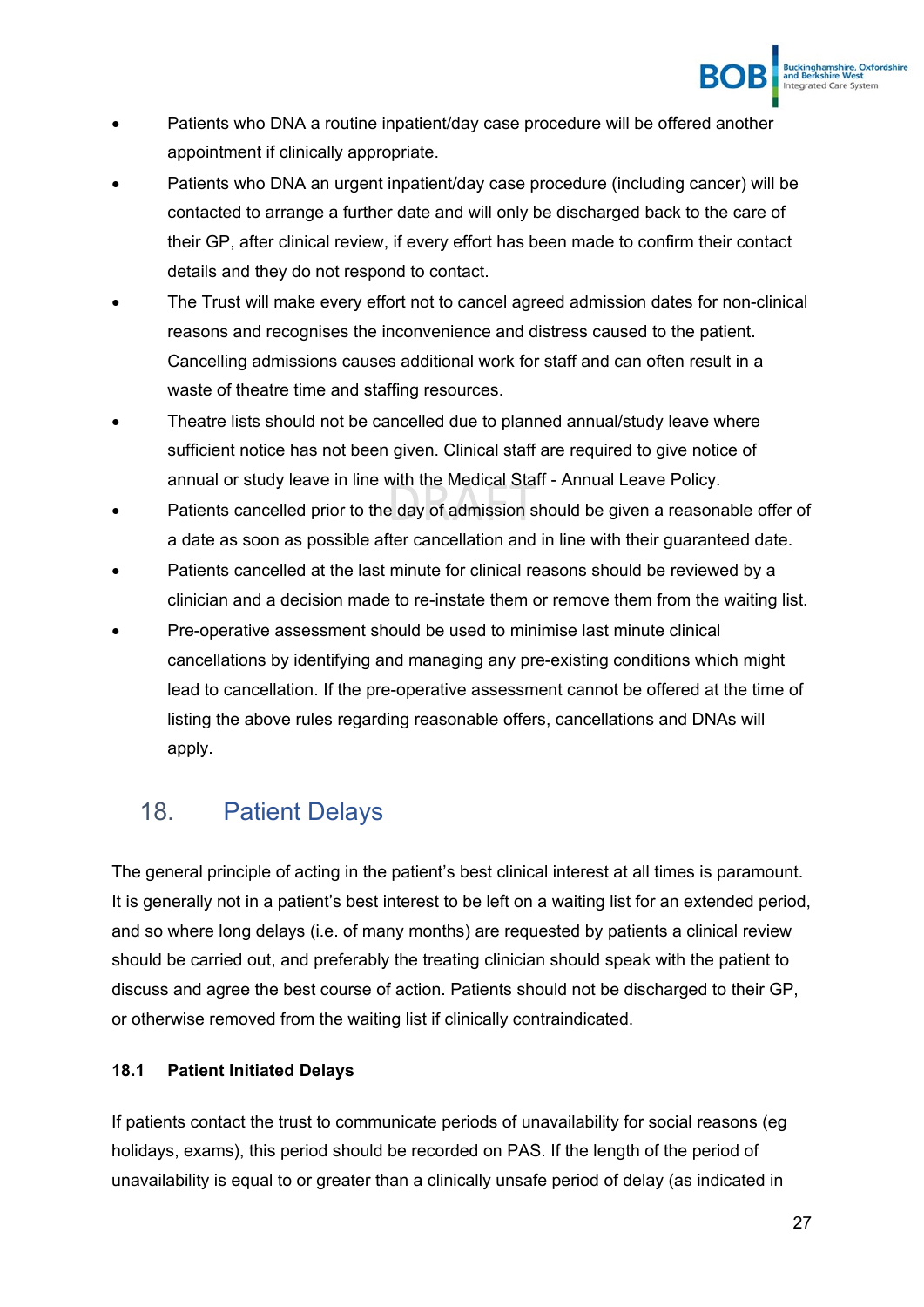

advance by consultants for each specialty), the patient's pathway will be reviewed by their consultant. Upon clinical review, the patient's consultant will indicate one of the following:

- Clinically safe for the patient to delay:
	- continue progression of pathway with an agreed date to accept an appointment or review. The RTT clock continues.
- Clinically unsafe length of delay:
	- clinician to contact the patient with a view to persuading the patient not to delay. The RTT clock continues.
	- in the patient's best clinical interests, they will be returned to their GP. The RTT clock stops on the day this is communicated to the patient and their GP

In exceptional circumstances if a patient decides to delay their treatment it may be appropriate to place the patient under active monitoring (clock stop) if the clinician believes the delay will have a consequential impact on the patient's treatment plan.

Patient choice adjustments (pause days) can only be applied to cancer pathway's where a patient is added to an inpatient/day-case surgical waiting list for treatment. It is not possible to apply adjustments when on a waiting list for a diagnostic procedure.

#### **18.2 Patients requiring thinking time**

Patients who require thinking time of up to 3 weeks will remain on a referral to treatment pathway. If the patient is unable to confirm their decision within that timeframe, an appropriate clinician will review the patient to consider an alternative treatment pathway, active monitoring, or discharge.

#### **18.3 Patients requiring more than one procedure.**

- Will be added to the waiting list if procedures to be performed at the same time by the same surgeon
- Where a need is identified to undertake bilateral procedures at separate times e.g. knee replacements on both legs, the RTT pathway will stop when the first procedure is undertaken and a subsequent clock will start when the patient is reviewed and deemed fit to proceed to the second procedure (decision to treat).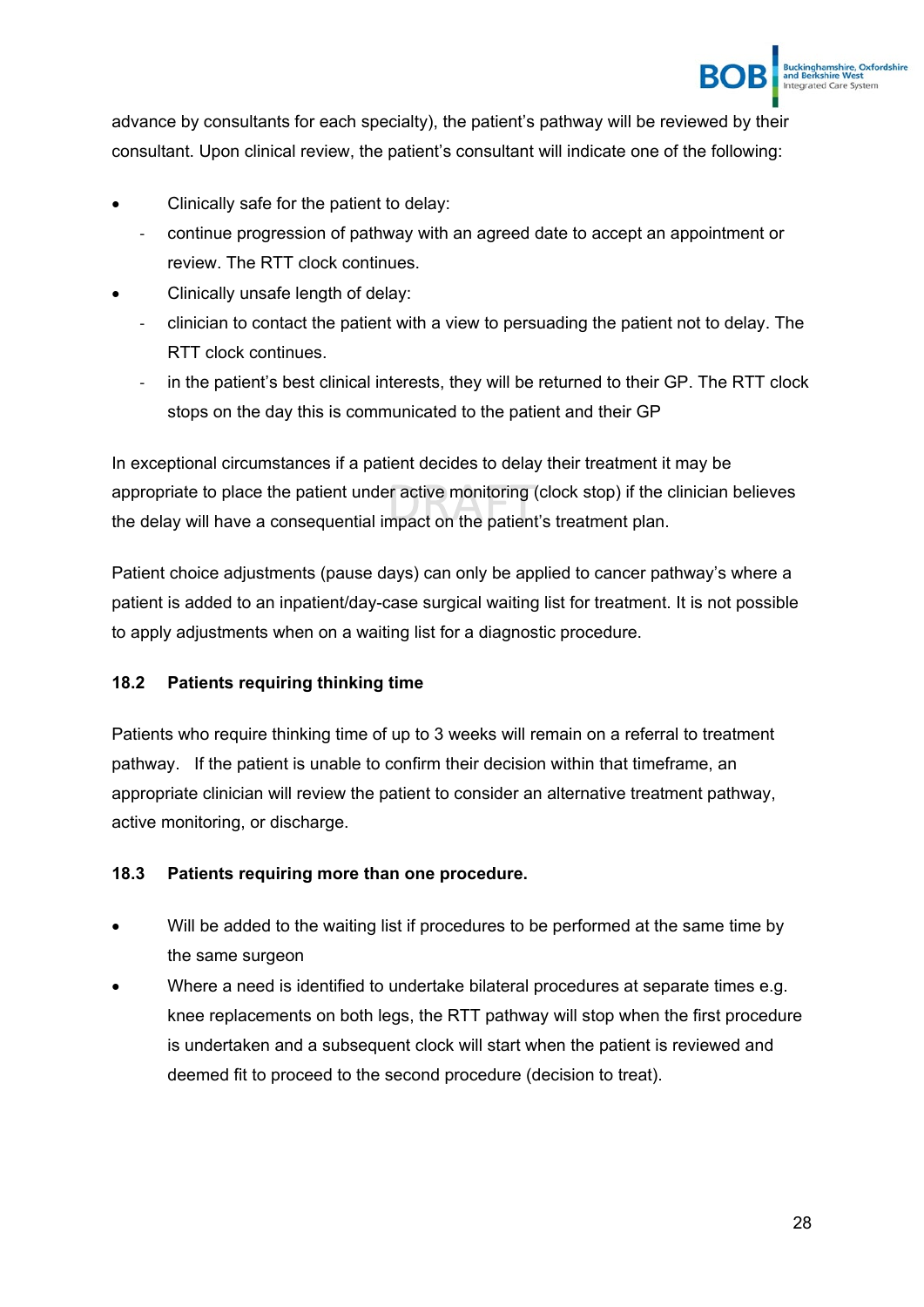

#### **18.4 Non-attendance of appointments (DNAs)**

Other than at first attendance, DNAs have no impact on reported waiting times. Every effort should be made to minimise DNAs in line with local policy, and it is important that a clinician reviews every DNA on an individual patient basis to advise offering another appointment or discharge.

Patients who do not answer telephone appointments or join virtual appointments at their preagreed appointment date and time will be considered under the same rules as face-to-face appointments above.

#### **18.5 Cancelling, declining, or delaying appointment and admission offers**

Patients can choose to postpone or amend their appointment or treatment if they wish, regardless of the resulting waiting time. Such cancellations or delays have no impact on reported RTT waiting times.

If a patient cancels or declines two appointments clinicians will be informed of patientinitiated delays. The clinician must review the patient notes to ensure that no harm is likely to result from the patient waiting longer for diagnosis or treatment or advise discharge from hospital care and informing the GP.

Patients who do not answer telephone appointments or join virtual appointments at their preagreed appointment date and time will be considered under the same rules as face-to-face appointments above.

## <span id="page-32-0"></span>19. Planned Procedures

Patients who require a treatment at a certain point in time for medical reasons or a set of treatments at specified intervals will be added to the planned waiting list and should have a date for treatment (Due by Date) recorded.

Patients on planned waiting lists will be scheduled for admission at the clinically appropriate time that has been agreed between the clinician and the patient, and they should not have to wait a further period after this time has elapsed.

When patients on planned lists are clinically ready for their care to begin and reach their due date for the planned procedure, they will either be admitted for the procedure or be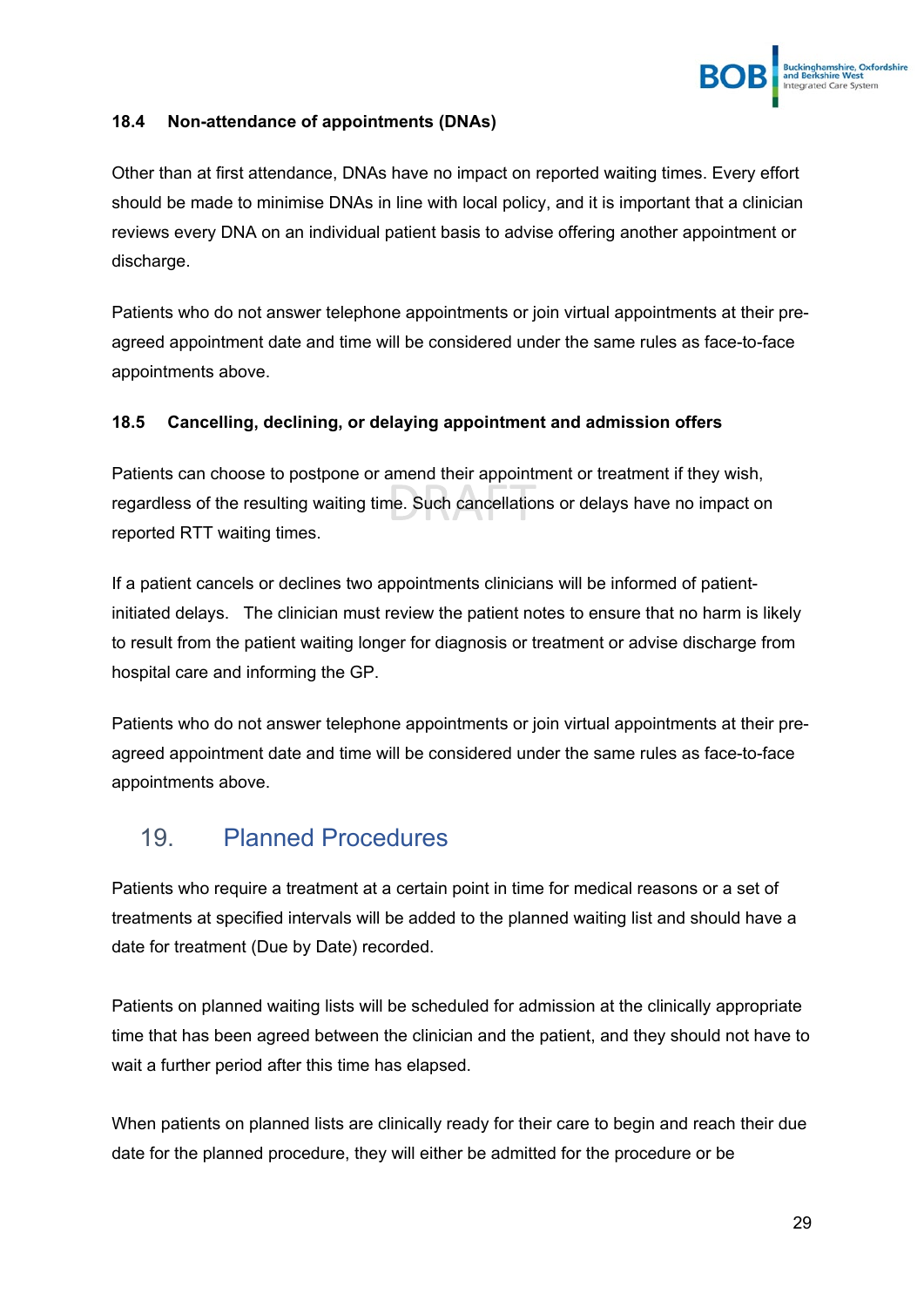

transferred to an active waiting list and a new RTT clock will start. For some patients (e.g. surveillance endoscopies) a diagnostic pathway would also start.

## <span id="page-33-0"></span>20. Where application for funding is required

- Where a referral to the Trust clearly shows a need for funding approval the referral should be rejected with an explanation sent to the GP requesting that, if appropriate, application to the relevant clinical commissioning group (CCG) is made and the patient be re-referred to the Trust with the appropriate funding agreement in place. This referral should include the approval code.
- Where a patient under the care of a secondary care consultant is found to require prior approved funding the consultant responsible for the patient will complete the relevant form which will be sent to the Trusts commissioners for a panel review and instruction on whether the procedure should go ahead or not.
- If following commissioner review approval is refused the outcome should be sent from the CCG to the Trust and GP. The responsible Trust consultant will review the result and make a decision to either:
	- Consider a different treatment plan
	- Appeal the commissioner decision
	- Remove the patient from the waiting list and discharge the patient back to the care of their GP

Further information for this process is available on the Clinical Commissioning Group (CCG) website:

#### <http://www.fundingrequests.cscsu.nhs.uk/>

## <span id="page-33-1"></span>21. Reasonableness criteria

'Reasonableness' is a term applicable to all stages of the elective pathway. Reasonableness refers to specific criteria which should be adhered to when offering appointments and admission dates to patients to demonstrate that they have been given sufficient notice and a choice of dates.

Patients should be offered two dates for appointments (this covers all types of appointments including admission dates) with reasonable notice, which is defined as at least three weeks.